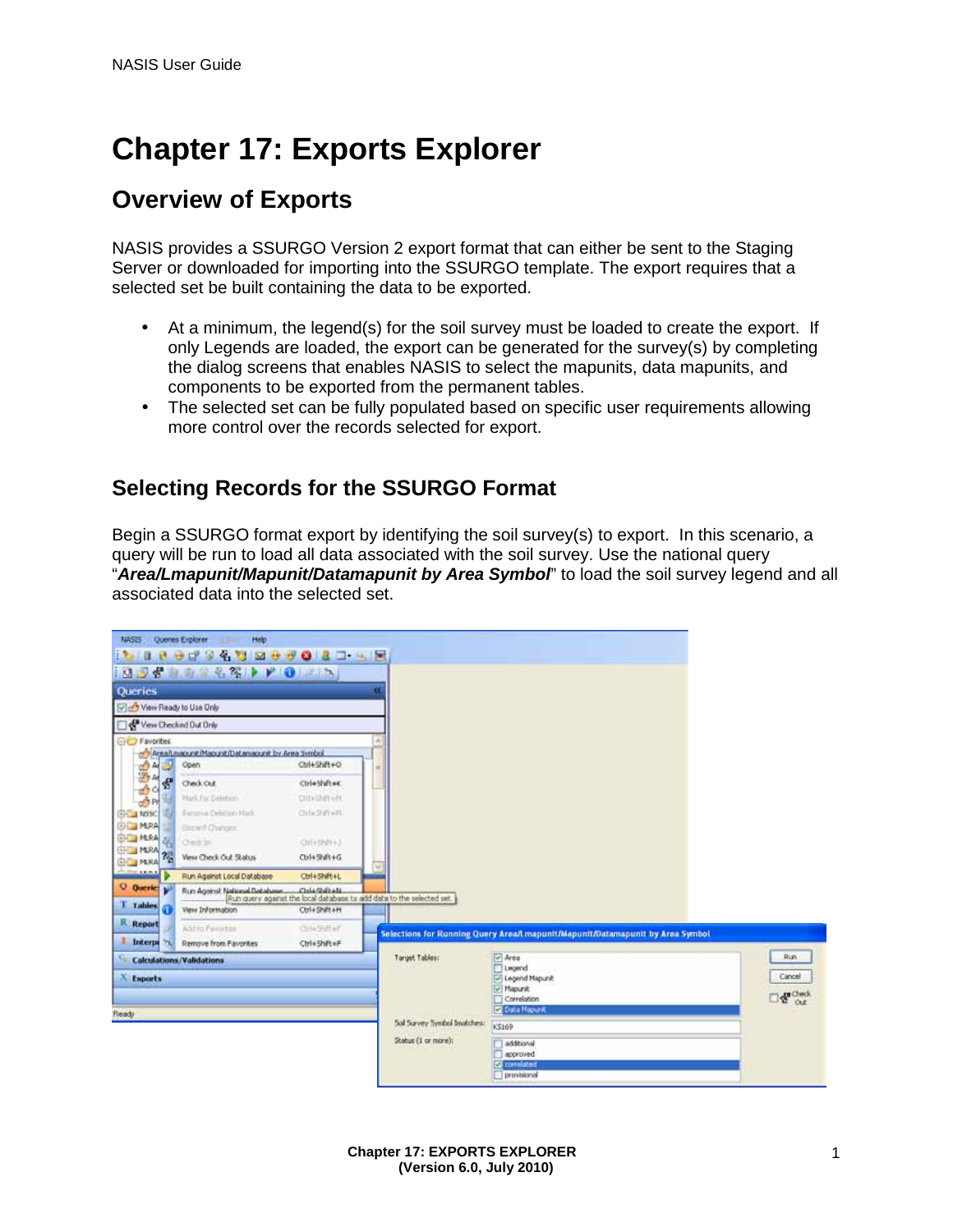This scenario will load all the data associated with survey "KS169", choosing only the correlated mapunits.

**Note:** A dialog box will appear displaying the rows to be loaded and this same information will appear in the Message panel:



Pay attention to the number of rows added. Depending on the query, it could load multiple legends for a given survey area. Unless the intent is to export multiple legends, it is best to use a query that restricts selections by survey status. The data needs to be complete and carefully selected to obtain the desired export results.

After the data are loaded, open the Legend, Mapunit, and Data mapunit tables and verify the data. Loading all the data based on the user needs provides full control in selecting the specific data to export.

|                                                                                                         | Tables Explorer<br><b>NASIS</b><br>Table Editor<br>Help                |            |   |                                    |                                        |             |                       |               |                                          |
|---------------------------------------------------------------------------------------------------------|------------------------------------------------------------------------|------------|---|------------------------------------|----------------------------------------|-------------|-----------------------|---------------|------------------------------------------|
| $Q_{\rm H}$<br>18.<br>E.<br>$\bullet$ $\bullet$<br>ಇ<br>$\mathbf{M}$ $\leftrightarrow$<br>E S<br>0<br>G |                                                                        |            |   |                                    |                                        |             |                       |               |                                          |
| ≫                                                                                                       | $^{\circ}$ N<br>@面像照像脂脂壶恢然 如如乳妇 》 0<br>羄<br>Yo.<br>唱<br>$\bullet$<br>B |            |   |                                    |                                        |             |                       |               |                                          |
|                                                                                                         |                                                                        | $T$ Legend |   | т<br>T<br>Mapunit<br>Data Mapunit  |                                        |             |                       |               | $\pmb{\times}$                           |
|                                                                                                         |                                                                        |            |   |                                    | <b>Area</b>                            |             |                       |               | $\overline{\phantom{a}}$<br>$\mathbf{B}$ |
| Tables                                                                                                  |                                                                        |            |   | Area Type NASIS Site Name          | Area Type Name                         | Area Symbol | Area Name             | Area /        | 肉                                        |
|                                                                                                         |                                                                        |            | 匣 | NSSC Pangaea                       | Non-MLRA Soil Survey Area KS169        |             | Saline County, Kansas |               |                                          |
|                                                                                                         |                                                                        |            |   |                                    |                                        |             |                       |               | P<br>嗣                                   |
| <b>STATISTICS</b><br>Q                                                                                  |                                                                        |            |   |                                    |                                        |             |                       |               | ¢                                        |
|                                                                                                         |                                                                        |            |   |                                    |                                        |             |                       |               |                                          |
| T                                                                                                       |                                                                        |            |   |                                    |                                        |             |                       |               | Ò                                        |
| $\mathbf R$                                                                                             |                                                                        |            |   |                                    |                                        |             |                       |               | ✿                                        |
| 1                                                                                                       |                                                                        |            |   |                                    |                                        |             |                       |               | ¥.                                       |
| $C_{\mathbf{V}}$                                                                                        |                                                                        |            |   |                                    |                                        |             |                       |               | ♦                                        |
|                                                                                                         |                                                                        |            |   | Record 1 of 1<br>÷<br>$\mathbb{N}$ | $\parallel \parallel$<br>$\times$<br>≺ |             |                       | $\rightarrow$ | n.                                       |
|                                                                                                         | »<br>Status Messages<br>☎                                              |            |   |                                    |                                        |             |                       |               |                                          |
|                                                                                                         | Online<br>Ready                                                        |            |   |                                    |                                        |             |                       |               |                                          |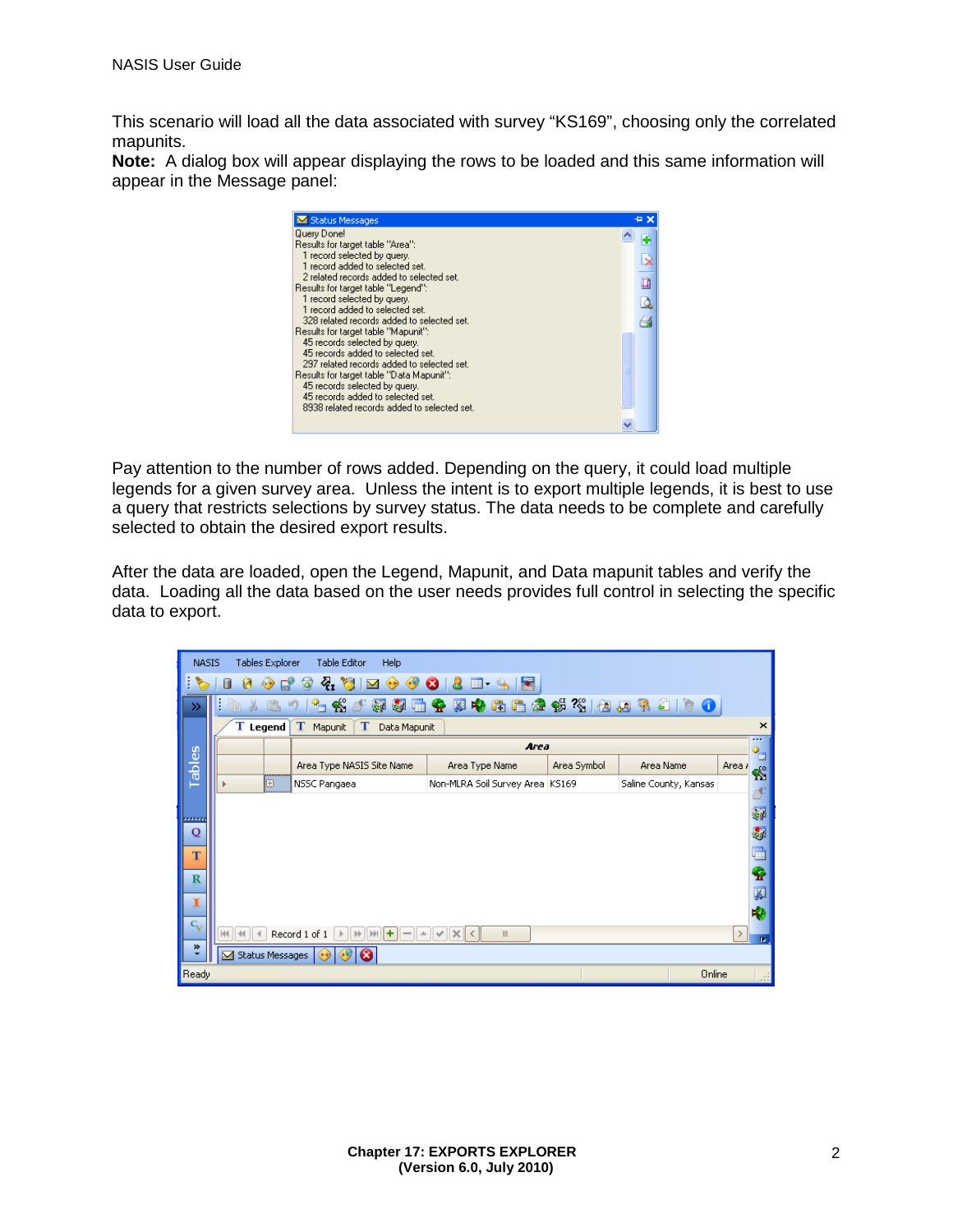### **Running Validations**

Before running an export, it is required that validations be run against the data in the selected set. This step is mandatory for all data being submitted to the Staging Server.

- Open the Data Mapunit table in the Editor Panel.  $\mathcal{L}^{\text{max}}$
- Highlight all rows using the Ctrl+a hotkey.
- Then open the Calculations/Validations object in the Explorer panel  $\mathcal{L}^{\pm}$
- Open the Validations tree and select the Data Mapunit table
- Right Click on Component Percentages and choose "Run Against Local Database"  $\mathcal{L}^{\pm}$

| Calculations/Validations Explorer<br>Table Editor<br><b>NASIS</b><br><b>Help</b> |                                                                                |                               |                                               |                                        |  |  |  |  |
|----------------------------------------------------------------------------------|--------------------------------------------------------------------------------|-------------------------------|-----------------------------------------------|----------------------------------------|--|--|--|--|
| O<br>Ø<br>O<br>秘                                                                 | ₹.<br>$2 \mathbb{E} \cdot \mathbb{S}$ $\mathbb{E}$<br>やま<br>ೞ<br>ď<br>$\alpha$ |                               |                                               |                                        |  |  |  |  |
| S O<br>M<br>内                                                                    | 寄<br>石<br>$\overline{\omega}$                                                  | Ę<br>$\frac{1}{26}$<br>唱<br>自 | り                                             | 4.俗小萍萍面令拜电陆曲条谈?\$ 他四名归                 |  |  |  |  |
| Calculations/Validations $\overline{\mathbf{x}}$                                 |                                                                                | T Legend                      | T Mapunit<br>T Data Mapunit                   |                                        |  |  |  |  |
| View Ready to Use Only                                                           |                                                                                |                               |                                               | $\land$                                |  |  |  |  |
| View Checked Out Only                                                            |                                                                                |                               | <b>DMU Description</b><br>木                   | HEL (obsolete)                         |  |  |  |  |
| <b>EHRICA</b> Calculations                                                       |                                                                                | Ð                             | 009GC                                         | potentially highly erodible            |  |  |  |  |
| <b>BO</b> Validations                                                            |                                                                                | Ð                             | 027CG                                         | not highly erodible                    |  |  |  |  |
| <b>A</b> Component                                                               |                                                                                | H                             | 0295T                                         | not highly erodible.<br>$\equiv$       |  |  |  |  |
| <b>Data Mapunit</b>                                                              |                                                                                | H                             | 041CG                                         | highly erodible                        |  |  |  |  |
| Component Percentages                                                            |                                                                                | Ð                             | 041HA                                         | not highly erodible                    |  |  |  |  |
| $\Box$ Horizon<br>r۳                                                             | Open                                                                           |                               | Ctrl+Shift+O                                  | highly erodible                        |  |  |  |  |
| <b>ER</b> Horizon<br>$\mathbb{S}^0$<br>由 Legend                                  | Check Out                                                                      |                               | Ctrl+Shift+K                                  | not highly erodible                    |  |  |  |  |
| 喻<br>由 <b>Legend</b>                                                             | Mark for Deletion                                                              |                               | Ctrl+Shift+M                                  | not highly erodible                    |  |  |  |  |
| <b>ED</b> Mapunit<br>霸                                                           | Remove Deletion Mark                                                           |                               | Ctrl+Shift+M                                  | not highly erodible                    |  |  |  |  |
| 由 <b>File</b> Pedon<br>$\circledR$                                               | Discard Changes                                                                |                               |                                               | not highly erodible                    |  |  |  |  |
| 忍                                                                                | Check In                                                                       |                               | Ctrl+Shift+J                                  | not highly erodible                    |  |  |  |  |
| $\sim$                                                                           | View Check Out Status                                                          |                               | Ctrl+Shift+G                                  | not highly erodible                    |  |  |  |  |
|                                                                                  |                                                                                |                               |                                               | not highly erodible                    |  |  |  |  |
| Q<br><b>Queries</b>                                                              | Run Against Local Database                                                     |                               | Ctrl+Shift+L                                  | highly erodible.                       |  |  |  |  |
| G<br>View Information<br><b>T</b> Tables                                         |                                                                                |                               | Ctrl+Shift+H                                  | not highly erodible                    |  |  |  |  |
|                                                                                  |                                                                                | E.                            | 113LN                                         | potentially highly erodible            |  |  |  |  |
| R Reports                                                                        |                                                                                | Ð                             | <b>113LO</b>                                  | potentially highly erodible            |  |  |  |  |
| <b>Interpretations</b><br>1.                                                     |                                                                                | 田                             | 1135M                                         | not highly erodible                    |  |  |  |  |
| <sup>C</sup> v Calculations/Validations                                          |                                                                                | Ð                             | 115IB DG                                      | not highly erodible                    |  |  |  |  |
| X.                                                                               |                                                                                | E                             | not highly erodible<br>115WB DG               |                                        |  |  |  |  |
| <b>Exports</b>                                                                   |                                                                                | $H = 4$                       | Record 1 of 45<br>$ H  H  H  +1$<br>$\langle$ | $\rightarrow$<br>$\parallel \parallel$ |  |  |  |  |

If the validation passes, the Message panel will contain the results:

| Status Messages                                                                        | ÷× |
|----------------------------------------------------------------------------------------|----|
| [Running Validation 'Component Percentages' on base table 'Data Mapunit'               |    |
| Number of error(s) found: 0<br>Running of Validation 'Component Percentages' complete! |    |
|                                                                                        | n. |
| Status Messages (++) (++) 3                                                            |    |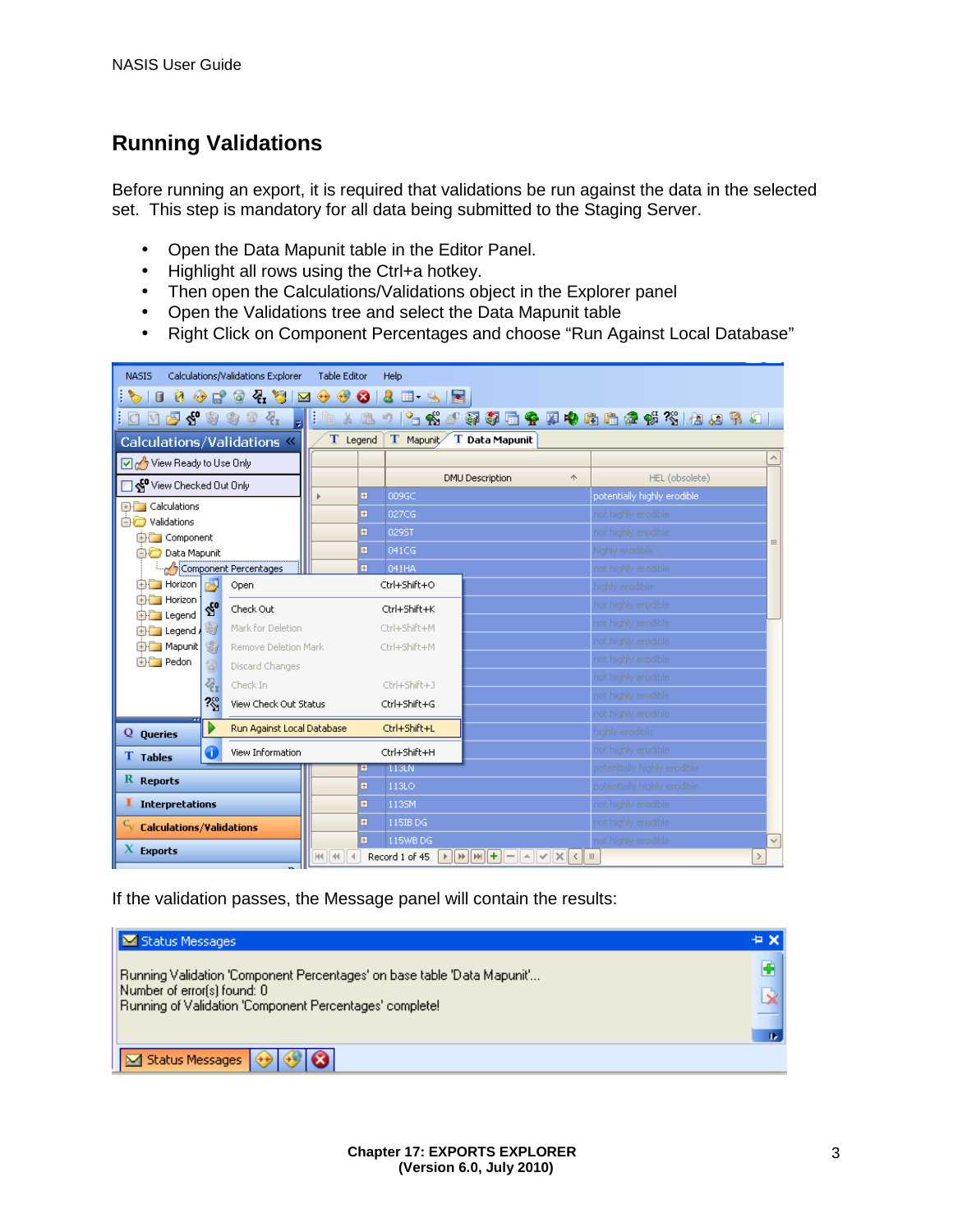Continue this process for the Component and Horizon tables.

| <b>BO</b>                                           |    | E<br>凸   | 2. 名人经经自安和电话的建设的 医远导                 |                   |                                     |                  |
|-----------------------------------------------------|----|----------|--------------------------------------|-------------------|-------------------------------------|------------------|
| <b>Tables</b>                                       | ĸ  | I Legend | T Magazit T Data Magazit T Component |                   |                                     |                  |
| <b>T</b> Project                                    | ö, |          |                                      | <b>Linking</b>    |                                     |                  |
| <b>GI-T</b> Technical Soil Service                  |    |          | <b>CMU Description</b>               | $\qquad \qquad =$ | DHU lies 10<br>$\ddot{\phantom{1}}$ | 500 <sup>o</sup> |
| T Legend                                            |    | Ð        | nnscr.                               |                   | 63710                               |                  |
| T Mapunit<br>ጩ                                      |    | 凬        | 00902                                |                   | 43718                               |                  |
| T Data Mapurat                                      |    | iii)     | BIZPOG                               |                   | 63972                               |                  |
| <b>E-T</b> Component                                |    | ٠        | 02706                                |                   | 63972                               |                  |
| T Data Mapunit Certificatio                         |    | 国        | 02700                                |                   | 63972                               |                  |
| -T Data Mapunit Crop Yield<br>- T Data Mapunit Text |    | a        |                                      |                   |                                     |                  |
| T Ske<br>m                                          |    |          | GE7CG                                |                   | 63972                               |                  |
| T Pedon                                             |    | 亩        | 02709                                |                   | 5,2972                              |                  |
| T Transect                                          |    | 面        | <b>BEFOG</b>                         |                   | 63972                               |                  |
| T Ske Association                                   |    | Đ        | 0295T                                |                   | 64036                               |                  |
| T Area Type                                         |    | iн       | 02957                                |                   | 64036                               |                  |
| T Distribution Metadata<br>G).                      |    | ΞI       | 04100                                |                   | 64170                               |                  |
| T Ecological Site                                   |    | Θ        | D41HA                                |                   | 64175                               |                  |
| <sup>(2)</sup> T Geomorphic Feature Type            |    | 団        | 043168                               |                   | 64175                               |                  |
| <b>Q</b> Queries                                    |    | a        | <b>OHILA</b>                         |                   | 64179                               |                  |
| T Tables                                            |    | 由        | DILA                                 |                   | 64179                               |                  |
|                                                     |    | Ħ        | DATLA                                |                   | 64179                               |                  |

- Highlight all rows using the Ctrl+A hotkey. L.
- Then open the Calculations/Validations object in the Explorer panel ÷.
- Open the Validations tree and select the Component table ä,
- Right Click on each Validation and choose "Run Against Local Database"  $\blacksquare$
- Continue this process with all tables and validations before exporting data L.



Validation errors appear in the Message Panel in Validation Results. Click on the hyperlink to return to the data record in error. Edits require data to be checked out.

| X Validation Results                                                                            | $+ \times$ |
|-------------------------------------------------------------------------------------------------|------------|
| Errors from Validation 'Horizon Structure' run on base table 'Component' on 11/5/2009 10:18 AM: |            |
| Error #1, Row ID 1502872: Surface Horizon Structure is missing in component Aguolls, horizon H1 |            |
| Error #2, Row ID 1509504: Surface Horizon Structure is missing in component Aguolls, horizon H1 |            |
| Error #3, Row ID 1509187: Surface Horizon Structure is missing in component Aguolls, horizon H1 | X.         |
| Error #4, Row ID 1507218: Surface Horizon Structure is missing in component Aguolls, horizon H1 |            |
| Error #5, Row ID 1486187: Surface Horizon Structure is missing in component Aguolls, horizon H1 |            |
| Validation Results                                                                              |            |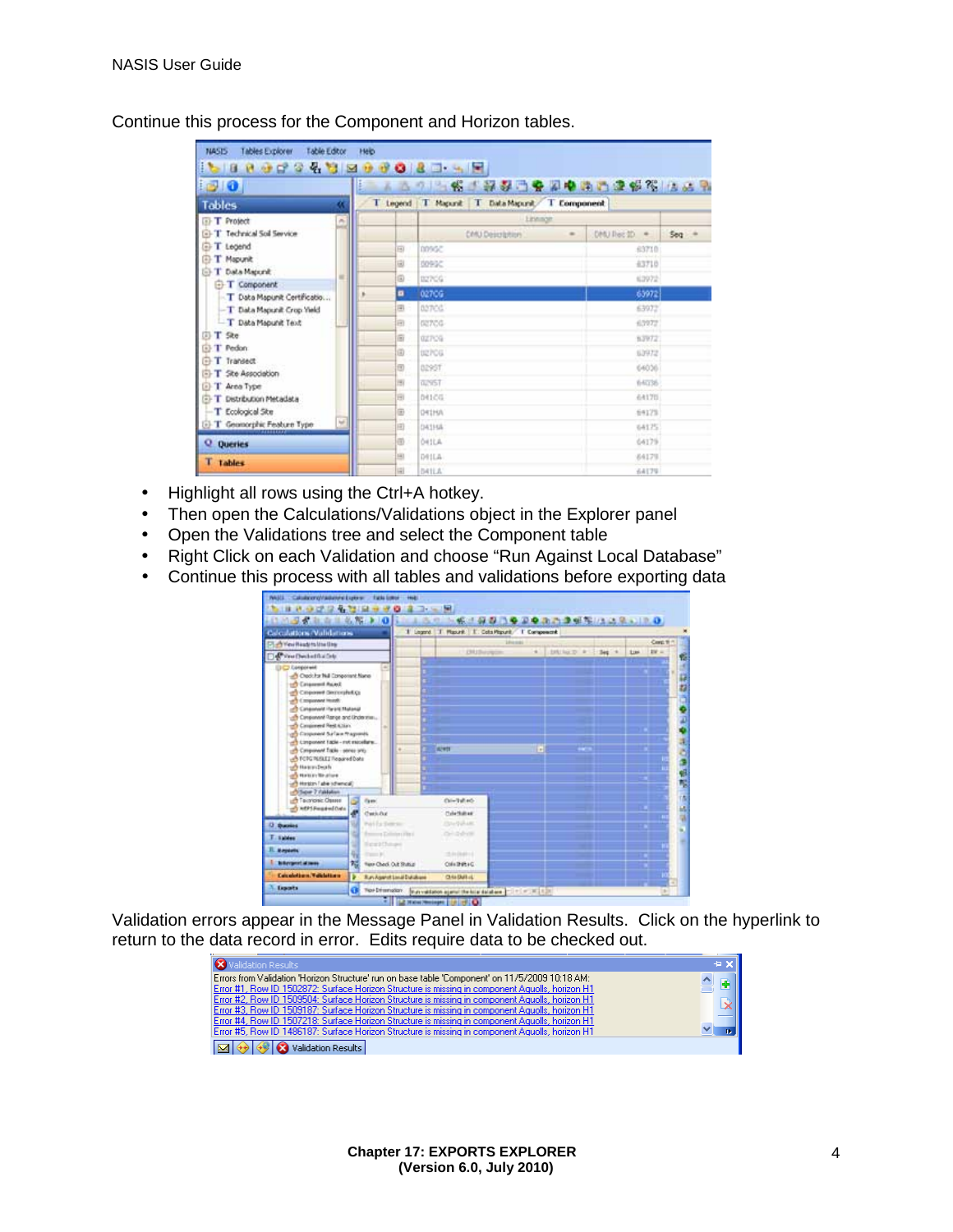### **Open Exports Explorer and Select Criteria**

The Exports Explorer is opened by choosing the "Exports" object in the Explorer panel.

#### **Click on the "Exports" object in the Explorer panel.**

The Explorer menu changes its name to "Explorer Editor" and the Explorer toolbar changes to the Exports format. The "Add New Export" icon appears on the Explorer toolbar and the menu option is available on the Exports Explorer menu.



**Select the "New Export" icon.**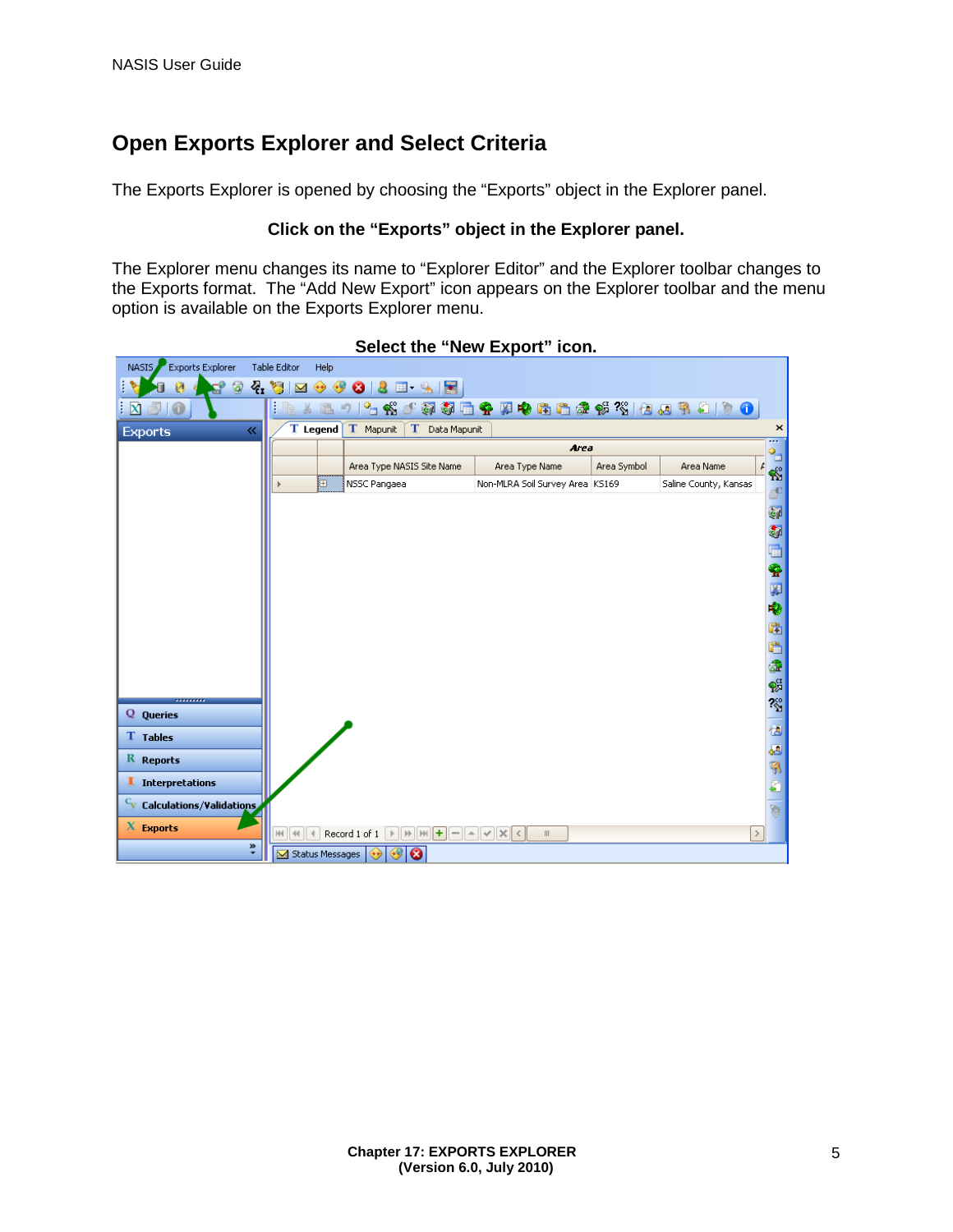| Exports Explorer<br>NASIS.                                   | <b>Export Editor</b><br>Help                                                                                      |
|--------------------------------------------------------------|-------------------------------------------------------------------------------------------------------------------|
| ø                                                            | $\bullet \bullet \bullet \bullet \bullet \bullet$                                                                 |
| $\circ$                                                      | $\mathbb{Z}$ and                                                                                                  |
|                                                              | $\mathbf{X}$<br>O                                                                                                 |
| 《<br><b>Exports</b>                                          | T Mapunit<br>T Data Mapunit $X$ (new) #1<br>T Legend<br>×                                                         |
|                                                              | Select Criteria<br>Select/View Interps<br>Select/View Text<br>Run Export                                          |
|                                                              |                                                                                                                   |
|                                                              | <b>Export Target:</b><br>$\odot$ SSURGO                                                                           |
|                                                              | ◯ Staging Server                                                                                                  |
|                                                              | Choose mapunits for legends in the selected set based on:                                                         |
|                                                              | Mapunits in selected set                                                                                          |
|                                                              | $\bigcirc$ Mapunits from local database with status of:                                                           |
|                                                              | Provisional Approved Correlated Additional                                                                        |
|                                                              | Choose data mapunits based on:                                                                                    |
|                                                              | ● Data mapunits in selected set                                                                                   |
|                                                              | All data mapunits from local database                                                                             |
|                                                              | ◯ Data mapunits from local database with certification status of:                                                 |
|                                                              | Not For Distribution<br>Certified, Minimal Data<br>Partially Certified, Minimal Data                              |
|                                                              | Not Certified<br>Partially Certified, Major Components<br>Certified, Major Components                             |
|                                                              | Partially Certified, All Components<br>Certified, All Components<br>Partially Certified<br>Certified              |
| ,,,,,,,,                                                     | For mapunits with additional status:                                                                              |
| Q Queries                                                    | Use representative data mapunit to which correlated                                                               |
| <b>T</b> Tables                                              | $\bigcirc$ Use representative data mapunit for additional mapunit                                                 |
| $R$ Reports                                                  | Choose components based on:                                                                                       |
|                                                              | • Components in selected set                                                                                      |
| I Interpretations                                            | All components from local database                                                                                |
| $\mathbf{c}_{\mathbf{v}}$<br><b>Calculations/Validations</b> | Major components from local database<br>Components from local database with % comp greater or equal to<br>percent |
| $X$ Exports                                                  |                                                                                                                   |
| $\ddot{\tilde{}}$                                            |                                                                                                                   |
|                                                              | Status Messages                                                                                                   |
| Ready                                                        | Online                                                                                                            |

Notice the menus and toolbars change to the "Exports" format.

In this scenario, the legend and its mapunits and their data mapunits were selected using a query to load the specific data for the export. Referring to the image above:

#### 1. **Export Target**:

Select **SSURGO** format.

All users are authorized to export using the **SSURGO** target.

The State Soil Scientist (or designee) is the only authorized user allowed to export to the **Staging Server**. The following will appear for unauthorized users.

| TE.                                                                                                                               |  |  |  |  |  |  |
|-----------------------------------------------------------------------------------------------------------------------------------|--|--|--|--|--|--|
| $\mathbf T$<br>T<br>$\mathbf T$<br>$X$ (new) #1<br>Mapunit<br>Data Mapunit<br>Component<br>$\mathbf T$ Legend<br>$\times$         |  |  |  |  |  |  |
| Select Criteria<br>Select/View Text<br>Select/View Interps<br>Run Export                                                          |  |  |  |  |  |  |
| <b>Export Target:</b><br>SSURGO<br>Staging Server<br><b>Staging Server Export</b>                                                 |  |  |  |  |  |  |
| An export to the Staging Server is not allowed: not a member of any "NASIS Export" group associated with legend "KS169" (#10611). |  |  |  |  |  |  |
| ОК                                                                                                                                |  |  |  |  |  |  |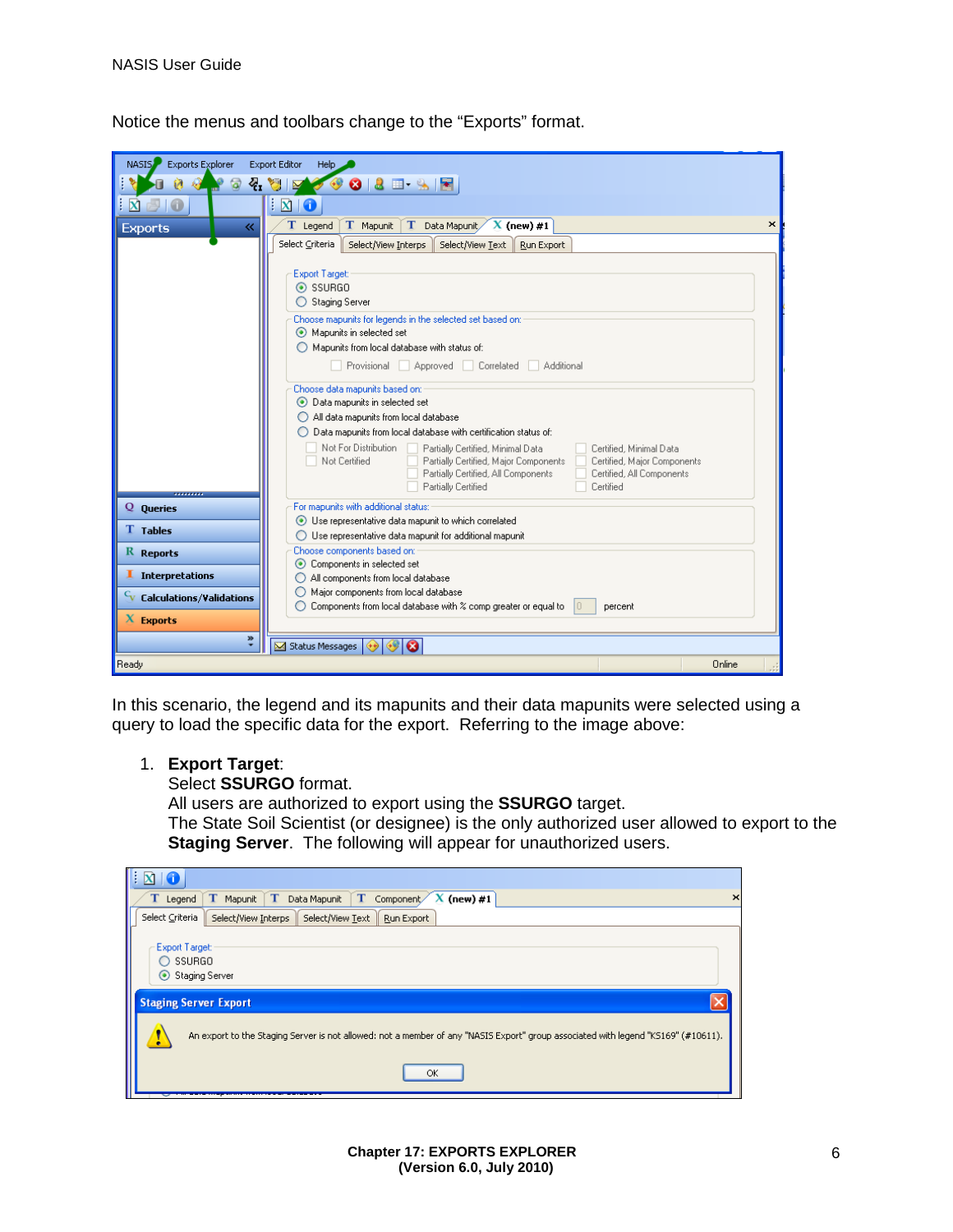### 2. **Choose mapunits for legend in the selected set based on**:

Two choices are available for mapunits,

- a. "**Mapunits in selected set**" is chosen because a query was used to load all data based on the users' specifications.
- b. If the Legend is the only data in the selected set, click the button preceding **Mapunits from local database with status of:**

The user then chooses the mapunit status to export: **Provisional, Approved, Correlated,** and/or **Additional**.

**Note:** The Export Dialog allows multiple selections for the different mapunits but the user must carefully consider the value of exporting Additional and Provisional map units.

#### 3. **Choose data mapunits based on:**

Three choices are available for mapunits,

- a. "**Data mapunits in selected set**" is chosen because a query was used to load all data based on the users' specifications.
- b. **"All data map units from the local database"** is used if the local database is limited to only the data mapunits to be exported.
- c. **"Data mapunits from the local database with a certification status of":** is used to specify data mapunits based on their certification status in the local database that will be exported**.**

#### 4. **For mapunits with additional status**

Two choices are available for additional mapunits,

- a. "**Use representative data mapunits to which correlated**" is used to select the DMU associated with the map unit to which the additional map unit is correlated. To be "Additional" a map unit must be correlated to another map unit. This choice exports the data for the map unit the additional is correlated to.
- b. **"Use representative data mapunits for additional mapunit":** is used to export the DMU that is linked to the additional map unit.

#### 5. **Choose components based on**:

Four choices are available for mapunits,

- a. "**Components in selected set**" is used if the selected set is fully populated based on the users specifications.
- b. **"All components from the local database":** is used if the local database is limited to only the data mapunits to be exported.
- c. **"Major components from the local database":** is used to specify major components in the local database that will be exported**.**
- d. **"Components from local database with % composition greater to or equal to percent":** The component selections allow selection of components by percent of composition. Percent composition is not always an indicator of component significance. For example, in the case of hydric soils using percent of composition may eliminate important components. Use this option with caution.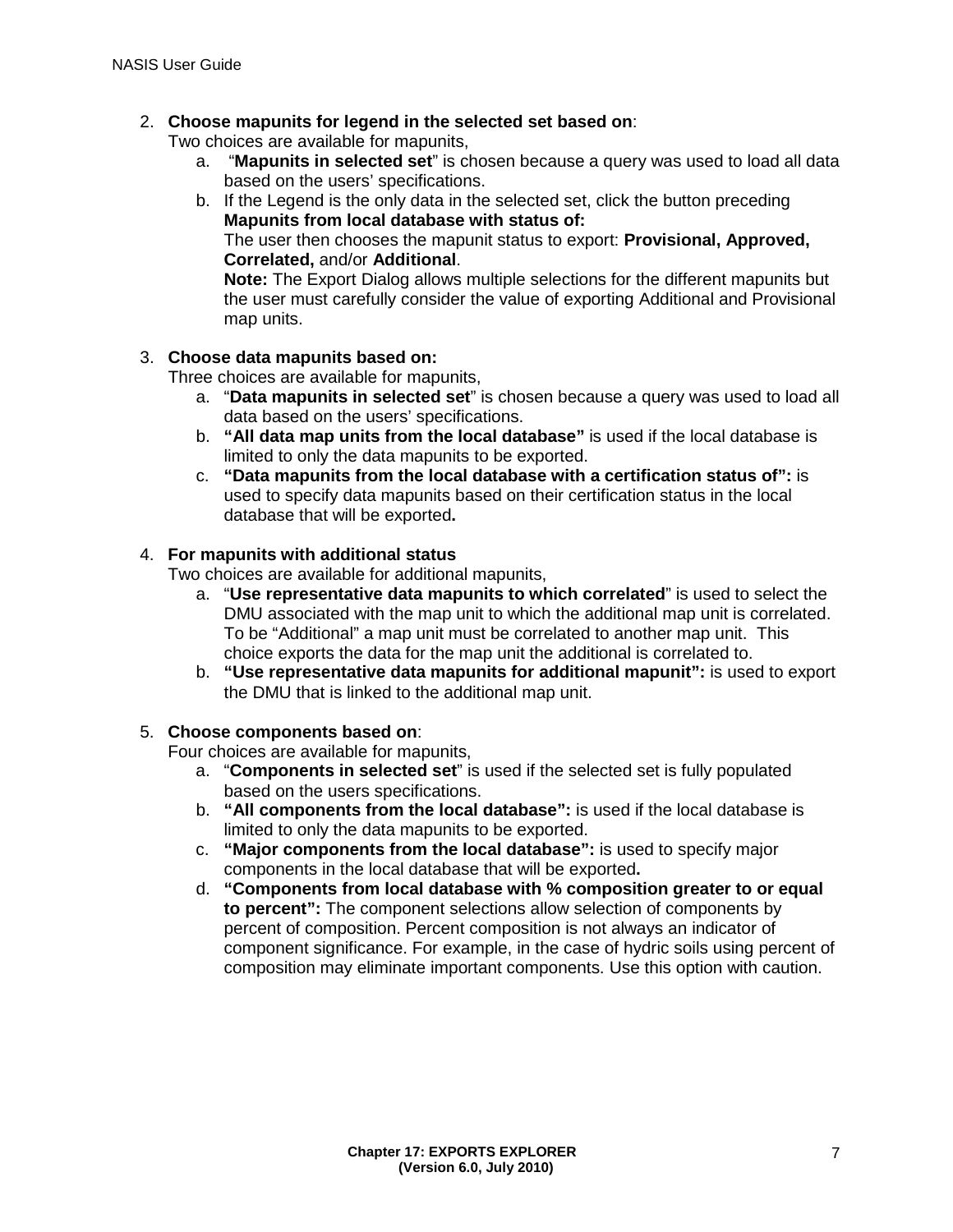### **Select/View Interpretations**

Tabs are available to complete the export process. Click on the "Select/View Interps" tab to specify the interpretations to apply to the export data. The interpretations can be from the

| T<br>$X$ (new) #1<br>T Legend<br>T Mapunit<br>Data Mapunit<br>т<br>Component                                                                                                                                                                                                                                                                                                                                                                                                                                                                                                                                                                                                                                                                                                                                                                                                                                                                                                                                                                                                                                                                                                                                                                                                                                                       | × |  |  |  |  |  |  |
|------------------------------------------------------------------------------------------------------------------------------------------------------------------------------------------------------------------------------------------------------------------------------------------------------------------------------------------------------------------------------------------------------------------------------------------------------------------------------------------------------------------------------------------------------------------------------------------------------------------------------------------------------------------------------------------------------------------------------------------------------------------------------------------------------------------------------------------------------------------------------------------------------------------------------------------------------------------------------------------------------------------------------------------------------------------------------------------------------------------------------------------------------------------------------------------------------------------------------------------------------------------------------------------------------------------------------------|---|--|--|--|--|--|--|
| Select/View Interps<br>Select/View Text<br>Run Export<br>Select Criteria                                                                                                                                                                                                                                                                                                                                                                                                                                                                                                                                                                                                                                                                                                                                                                                                                                                                                                                                                                                                                                                                                                                                                                                                                                                           |   |  |  |  |  |  |  |
| NSSC Pangaea<br>NASIS Site:<br>Ready for Use Only<br>Select Interpretations to include:<br>Rule Description:                                                                                                                                                                                                                                                                                                                                                                                                                                                                                                                                                                                                                                                                                                                                                                                                                                                                                                                                                                                                                                                                                                                                                                                                                       |   |  |  |  |  |  |  |
| <b>ENG</b> - Construction Materials: Topsoil<br>ㅅ<br>Summary:<br>ENG - Daily Cover for Landfill<br>ENG - Dwellings W/O Basements<br>Soils can be a non-member, partial member or complete members of the<br><b>ENG - Dwellings With Basements</b><br>set of soils that are limited for use as "Septic Tank Absorption Fields". If<br>ENG - Hydrologic Soil Group Generator<br>a soil's property within 150 cm (60 inches) of the soil surface has a<br>ENG - Lawn, Landscape, Golf Fairway<br>membership indices greater then zero, then that soil property is limiting.<br><b>ENG</b> - Local Roads and Streets<br>The interpretive rating assigned is the maximum membership indices for<br>ENG - Sanitary Landfill (Area)<br>one or more of the soil interpretive properties that comprise the "Septic"<br>ENG - Sanitary Landfill (Trench)<br>Tank Absorption Fields" interpretive rule. Minor restrictive soil features<br><b>ENG</b> - Septic Tank Absorption Fields<br>are identified but not considered as part of the overall rating process.<br>ENG - Sewage Lagoons<br>These restrictive features could be important factors where the major<br>$\checkmark$<br><b>FNG - Shallow Eveavations</b><br>restrictive features are overcome through design application.<br>×<br>Add to List<br>Remove from List<br>Clear List |   |  |  |  |  |  |  |
| <b>NASIS Site Name</b><br><b>Rule Name</b>                                                                                                                                                                                                                                                                                                                                                                                                                                                                                                                                                                                                                                                                                                                                                                                                                                                                                                                                                                                                                                                                                                                                                                                                                                                                                         |   |  |  |  |  |  |  |
| NSSC Pangaea<br>DHS - Catastrophic Mortality, Large Animal Disposal, Pit<br>DHS - Catastrophic Mortality, Large Animal Disposal, Trench<br>NSSC Pangaea<br>DHS - Potential for Radioactive Bioaccumulation<br>NSSC Pangaea                                                                                                                                                                                                                                                                                                                                                                                                                                                                                                                                                                                                                                                                                                                                                                                                                                                                                                                                                                                                                                                                                                         |   |  |  |  |  |  |  |
| NSSC Pangaea<br>DHS - Potential for Radioactive Sequestration<br>DHS - Rubble and Debris Disposal, Large-Scale Event<br>NSSC Pangaea<br>NSSC Pangaea<br>DHS - Site for Composting Facility - Subsurface<br>DHS - Site for Composting Facility - Surface<br>NSSC Pangaea<br>NSSC Pangaea<br>DHS - Suitability for Clay Liner Material<br>DHS - Suitability for Composting Medium and Final Cover<br>NSSC Pangaea<br>NSSC Pangaea<br><b>ENG</b> - Construction Materials: Gravel Source<br><b>NSSC Pangage</b><br>ENG - Construction Materials: Reclamation                                                                                                                                                                                                                                                                                                                                                                                                                                                                                                                                                                                                                                                                                                                                                                          |   |  |  |  |  |  |  |
| ÷<br>Maximum Reasons:<br>13.                                                                                                                                                                                                                                                                                                                                                                                                                                                                                                                                                                                                                                                                                                                                                                                                                                                                                                                                                                                                                                                                                                                                                                                                                                                                                                       |   |  |  |  |  |  |  |

national or local databases, or any combination of these. .

For staging server exports:

**Required** Interpretations:

- All NSSC Pangaea **DHS** interpretations  $\mathcal{L}^{\mathcal{L}}$
- All NSSC Pangaea **MIL** interpretations

**Strongly suggested** Interpretations:

- All NSSC Pangaea **ENG** interpretations
- All NSSC Pangaea **URB/REC** interpretations  $\mathcal{L}^{\mathcal{L}}$
- t. NSSC Pangaea **WMS** interpretations where appropriate

These suggestions are based on specific customer requests and based on needs of national users requesting consistent interpretation delivery for all soils data regardless of political boundaries.

Maximum Reasons is the maximum number of rating reasons reported for each interpretation. Maximum Reasons is set to 5 on Staging Server Exports. Maximum Reasons can be changed on SSURGO exports.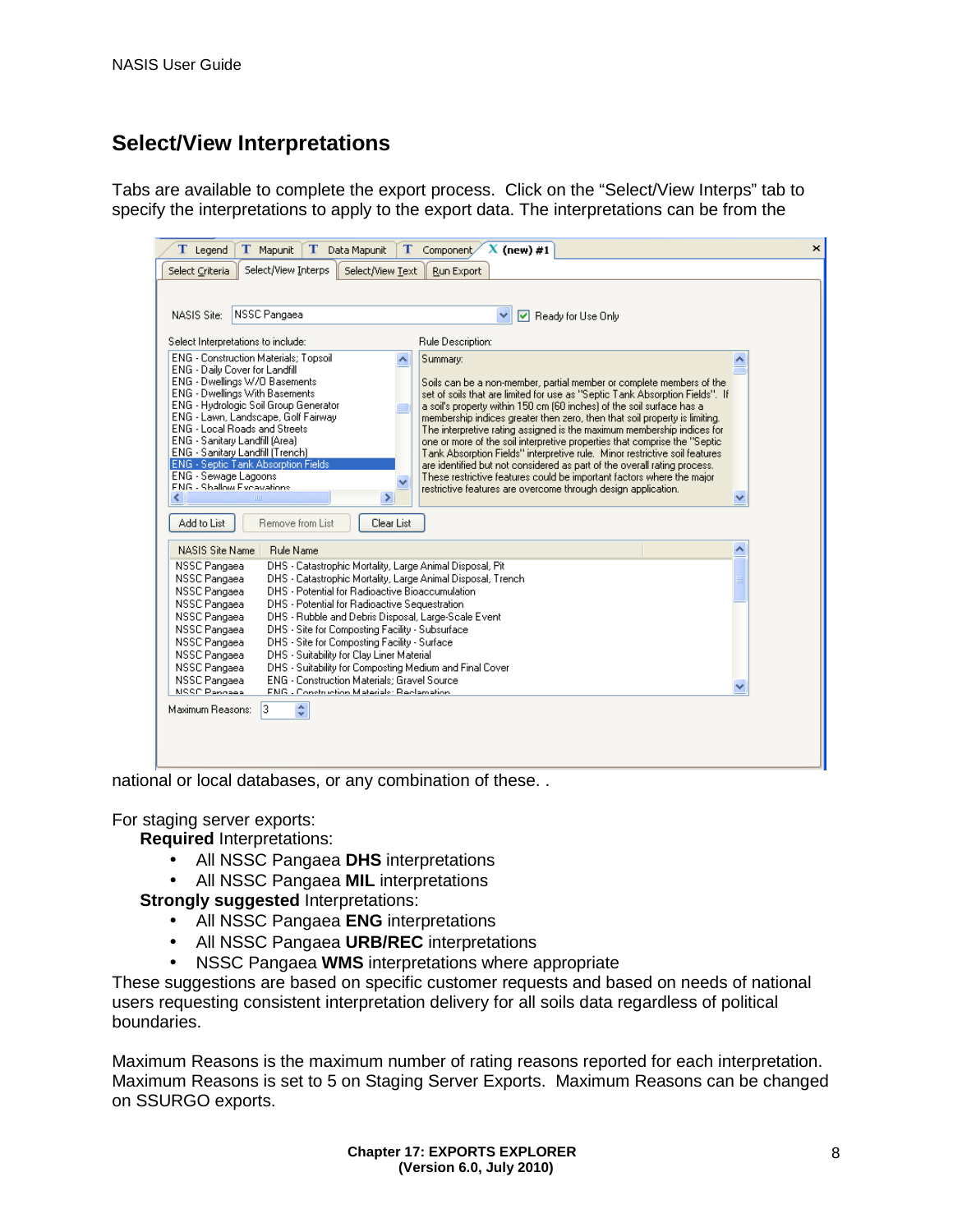### **Select/View Text**

Choose the Select/View Text tab to select the text fields to be exported.

| Legend/<br>т                             | $X$ (new) #1<br>×                                     |
|------------------------------------------|-------------------------------------------------------|
| Select Criteria                          | Select/View Text<br>Run Export<br>Select/View Interps |
|                                          |                                                       |
| Check Text Kinds to include:             | Uncheck All                                           |
|                                          |                                                       |
| Group                                    | Kind<br>∧                                             |
| Component Text<br>▿                      | Certification notes                                   |
| Component Text<br>M                      | Correlation notes                                     |
| Component Text                           | Edit notes                                            |
| Component Text<br>M                      | Miscellaneous notes                                   |
| Component Text<br>⊽                      | Nontechnical description                              |
| Component Text                           | SOI5 description                                      |
| M                                        | Data Mapunit Text Certification statements            |
| Data Mapunit Text Correlation notes<br>⊽ |                                                       |
| Data Mapunit Text Edit notes             |                                                       |
|                                          | Data Mapunit Text Miscellaneous notes                 |
|                                          | Data Mapunit Text Nontechnical description            |
| Data Mapunit Text SOI5 description       |                                                       |
| Horizon Text<br>▿                        | Certification notes                                   |
| Horizon Text<br>M                        | Correlation notes                                     |
| Horizon Text                             | Edit notes                                            |
| Horizon Text                             | Miscellaneous notes                                   |
| Horizon Text                             | Nontechnical description                              |
| Horizon Text                             | SOI5 description                                      |
|                                          |                                                       |
|                                          |                                                       |
|                                          |                                                       |
|                                          |                                                       |
|                                          |                                                       |

### **Run Export**

Click on the "Run Export" tab to complete the process:

| $\propto$                                                                                                                                                                                                                                                          |                       |
|--------------------------------------------------------------------------------------------------------------------------------------------------------------------------------------------------------------------------------------------------------------------|-----------------------|
| T<br>T<br>T<br>$(new)$ #1<br>Component<br>T.<br>Data Mapunit<br>Legend<br>Mapunit                                                                                                                                                                                  | $\boldsymbol{\times}$ |
| Run Export<br>Select/View Text<br>Select Criteria<br>Select/View Interps                                                                                                                                                                                           |                       |
|                                                                                                                                                                                                                                                                    |                       |
| Email Notification Address:<br>paul.finnell@lin.usda.gov                                                                                                                                                                                                           |                       |
|                                                                                                                                                                                                                                                                    |                       |
| Run Export                                                                                                                                                                                                                                                         |                       |
| Please note that pressing the button adds the export request to your local database, and then starts an upload. Should you cancel the<br>upload, or should the upload fail, the export will not be scheduled to run; you will need to create a new export request. |                       |
|                                                                                                                                                                                                                                                                    |                       |
|                                                                                                                                                                                                                                                                    |                       |
|                                                                                                                                                                                                                                                                    |                       |
|                                                                                                                                                                                                                                                                    |                       |
|                                                                                                                                                                                                                                                                    |                       |
|                                                                                                                                                                                                                                                                    |                       |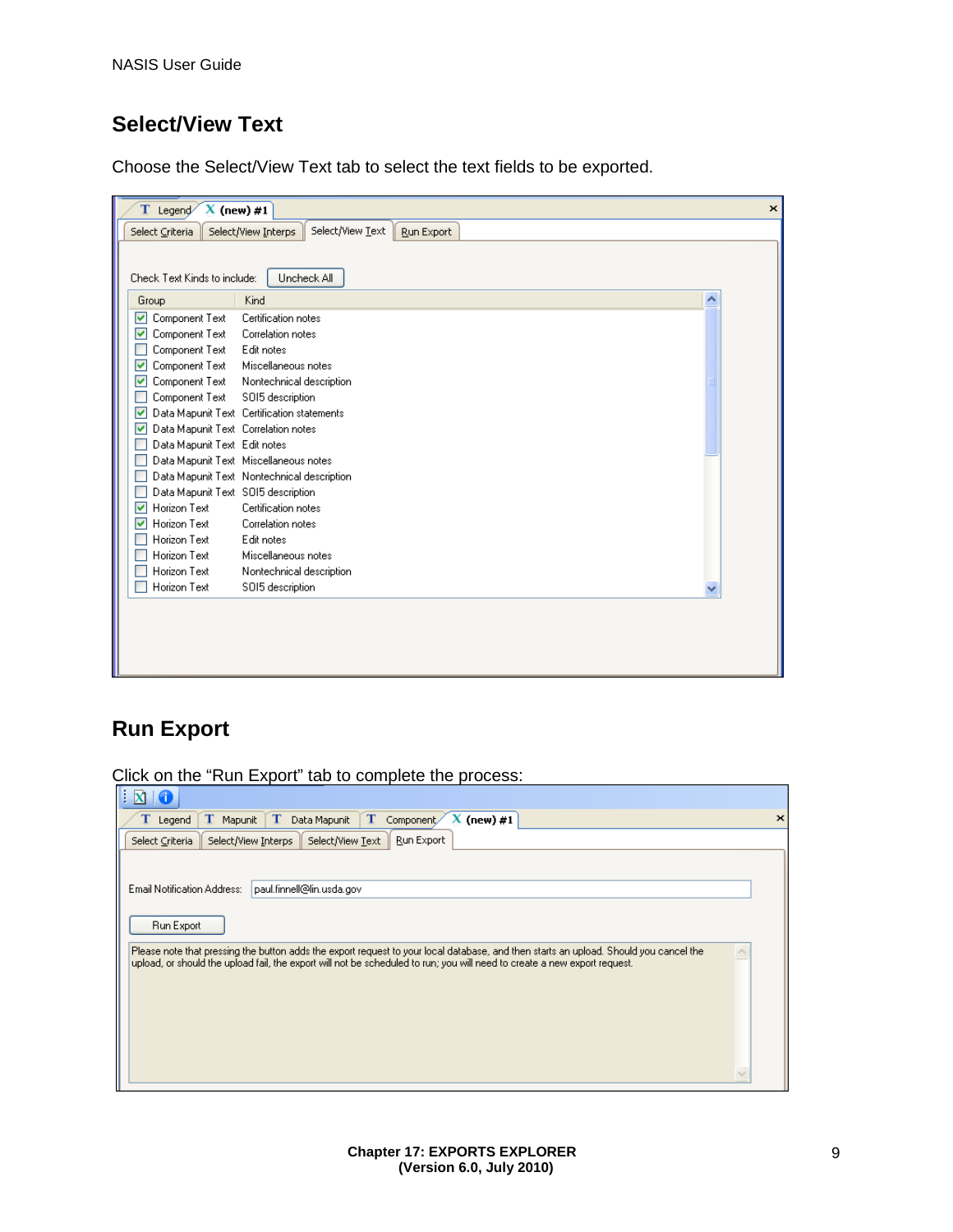## **When an Export is Run**

When the export is started (when the Run Export is clicked in the Export dialog) the main export process saves the export parameters to the local database. All data is then uploaded to the national server. The actual export is run from the national server. This allows the user to perform other NASIS tasks, exit NASIS, or even logoff of a NASIS session without impacting the export process. Exporting multiple surveys or a large survey should be initiated late in the day to run after hours.

| N                                                                 | 100                                                                                                                                                                                                                                                                                 |
|-------------------------------------------------------------------|-------------------------------------------------------------------------------------------------------------------------------------------------------------------------------------------------------------------------------------------------------------------------------------|
| Exports<br>æ                                                      | $\mathbf{x}$<br>T Legend   T Mapunk   T Data Mapunk   T Component / X Finnell, Paul R. 2009-11-05 1                                                                                                                                                                                 |
| <b>EHET NSSC Data</b><br>$-X$ Finnel, Paul R. 2009-11-05 10:58:01 | Select Criteria   Select/View Interpr   Select/View Text   Bun Export<br>Email Notification Address: paul finnel@lin.usda.gov                                                                                                                                                       |
|                                                                   | Flun Export<br>Please note that pressing the button adds the export request to your local database, and then starts an upload. Should you<br>cancel the upload, or should the upload (a), the export will not be scheduled to run; you will need to create a new export<br>request. |
|                                                                   |                                                                                                                                                                                                                                                                                     |
| <b>Q</b> Queries                                                  |                                                                                                                                                                                                                                                                                     |
| T Tables                                                          |                                                                                                                                                                                                                                                                                     |
| R Reports                                                         |                                                                                                                                                                                                                                                                                     |
| Interpretations                                                   | <b>Co Status Messages</b><br>e x<br>Upload completed with conflicts.                                                                                                                                                                                                                |
| <b>Calculations/Validations</b>                                   | $\frac{1}{2}$<br>Your export request has been submitted successfully; expect email upon its completion.<br>You may use the same export template again, look in the Export navigation pane under your site for the export marked "Finnell,<br>b,                                     |
| X Exports                                                         | Paul R. 2009-11-05 10:58:01"                                                                                                                                                                                                                                                        |

The export is saved to the Exports Explorer and becomes available for future use as shown in the image above.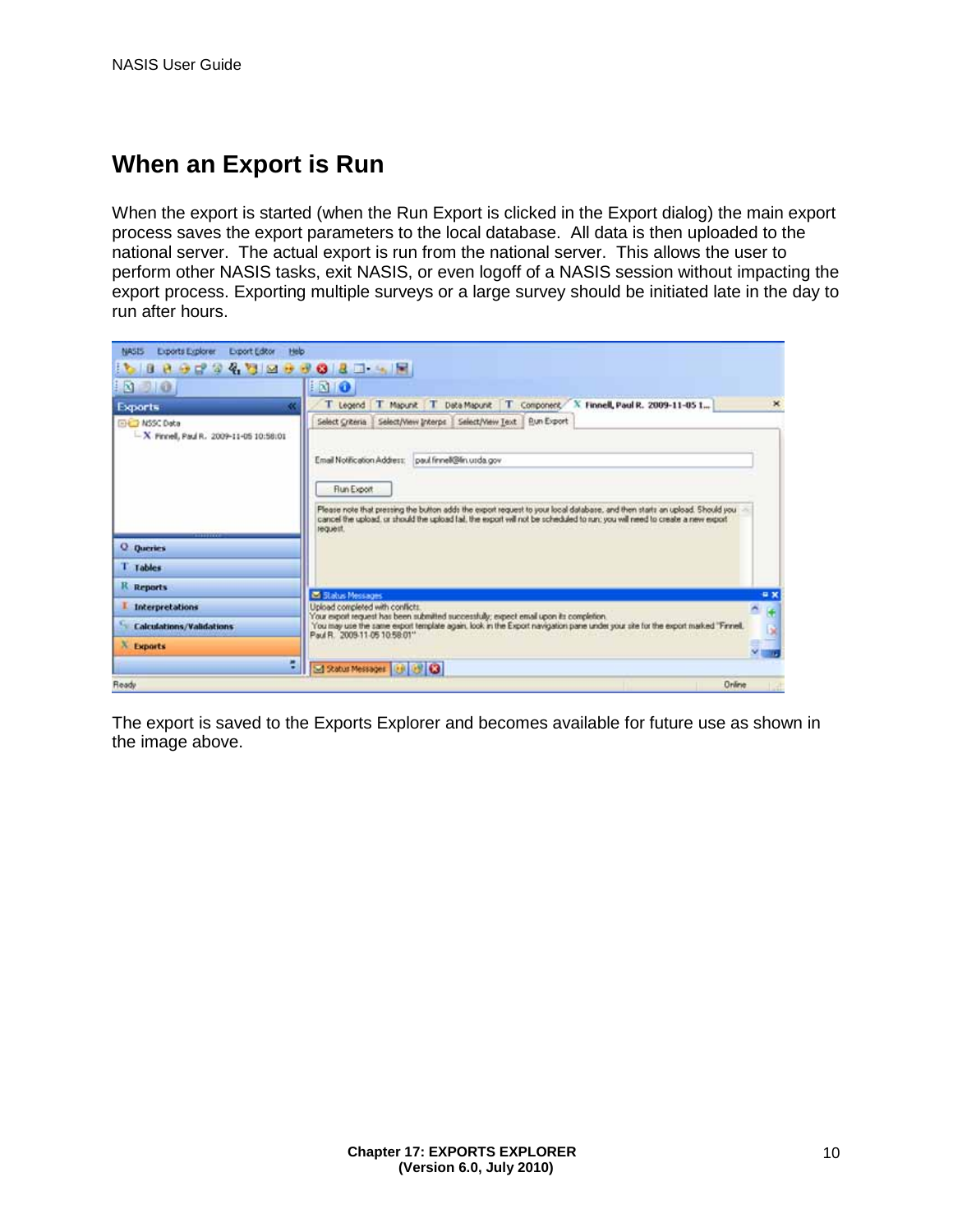# **Locating the NASIS Export File**

The download location and filename is included in an email notifying the user that the download has completed and where the data is located. And example of the email:

| <b>NASIS SSURGO Export Success - Message (Plain Text)</b>                                                                                                                                                                                                                                                                                                                                                              |  |
|------------------------------------------------------------------------------------------------------------------------------------------------------------------------------------------------------------------------------------------------------------------------------------------------------------------------------------------------------------------------------------------------------------------------|--|
| Adobe PDF<br><b>Tools</b><br><b>File</b><br>Edit<br>View<br>Insert<br>Format<br><b>Actions</b><br>Help<br>$\mathbb{R}$<br>  2 Reply   2 Reply to All   2 Forward   台 白   2  <br>Y                                                                                                                                                                                                                                      |  |
| nasis@ftc.usda.gov<br>From:<br>Sent: Thu 11/5/2009 11:04 AM<br>Finnell, Paul - Lincoln, NE<br>To:<br>Cc:<br>Subject: NASIS SSURGO Export Success                                                                                                                                                                                                                                                                       |  |
| (11/05/2009) The NASIS export file requested by paul.finnell@lin.usda.gov at 09:58:01 [17] The NASIS<br>is available at http://nasisdev1v:12345/NASIS_Export/556335449/nasis_export_2009-11-05_10-02-53.zip<br>It contains the following legend(s):<br>Soil Survey Area Symbol: KS169<br>Soil Survey Area Name: Saline County, Kansas<br>Legend Description: Detailed Soil Map Legend<br>Soil Survey Status: Published |  |
| This file conforms to the SSURGO Version 2 format. It will be removed from<br>the NASIS server 15 days after the date of this notice.                                                                                                                                                                                                                                                                                  |  |
| A Microsoft Access database is available for importing the data in the<br>export file. You must have Microsoft Access 97 or later installed on<br>your PC. Template databases can be downloaded from<br>http://soildatamart.nrcs.usda.gov/templates.aspx                                                                                                                                                               |  |
| This message has been scanned for viruses and<br>dangerous content by MailScanner, and is<br>believed to be clean.                                                                                                                                                                                                                                                                                                     |  |

The user clicks on the hyperlink and the file can then be saved to their local computer.

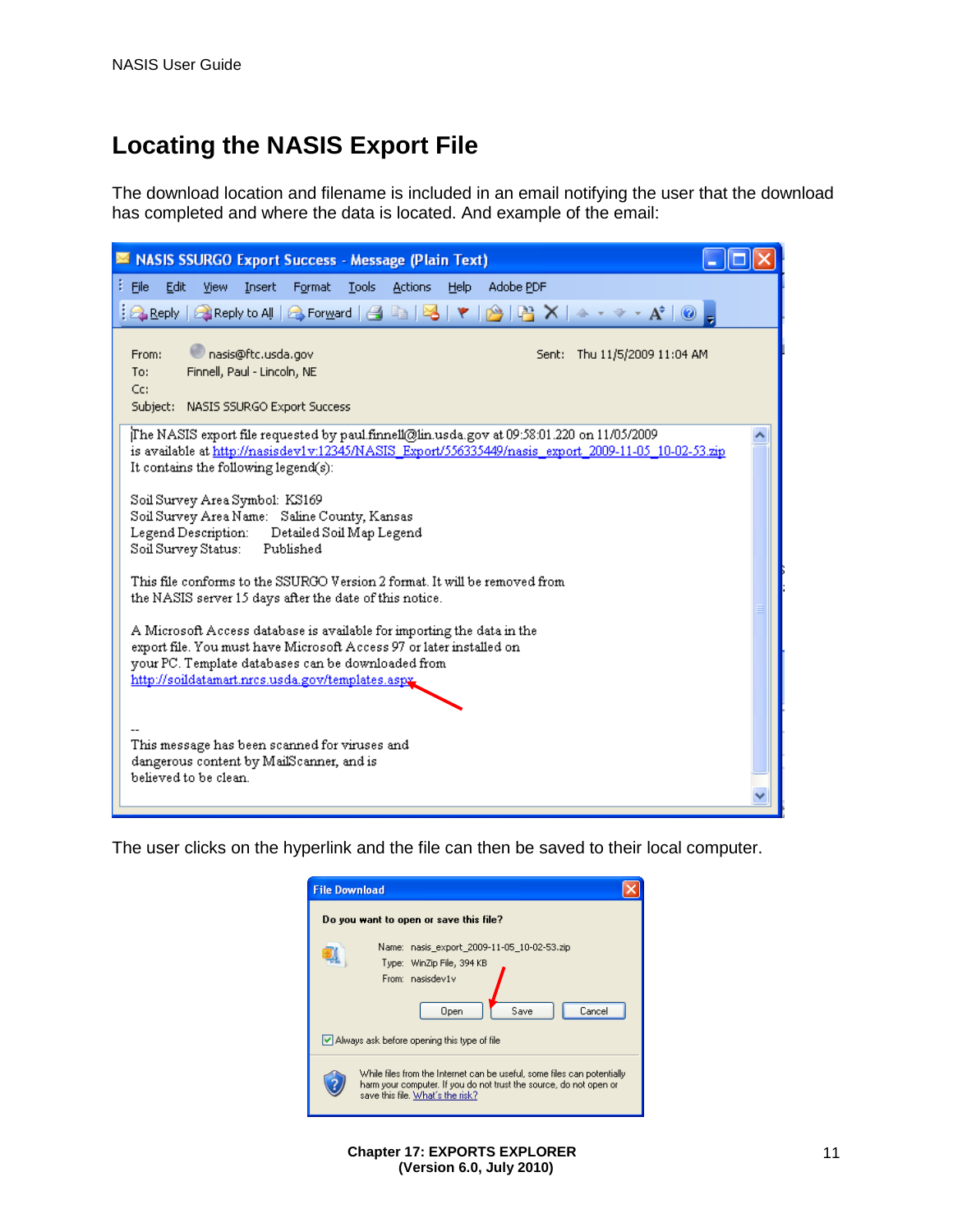The NASIS data is written to ASCII pipe-delimited text files where there is one text file corresponding to each SSURGO format database table. These text files are in a Microsoft Access compatible format. These text files are packaged into a single file that is then compressed.

**Note:** Export files are large and can accumulate quickly. They are automatically deleted after 15 days. They can also be overwritten, if the same state directory and file name is used in subsequent exports.

# **NASIS SSURGO Export Errors**

#### **Processing errors**

Errors generated during the SSURGO export process are displayed using an error message dialog and are also written to the NASIS error log file. In addition, an email message is sent to the user.

#### **Avoiding data selection errors**

Most data selection errors will not produce any processing errors if the data has been validated prior to exporting. The user must check the export to be sure it includes the expected data. Most errors are easily avoided by carefully selecting the data and understanding how the export chooses included data.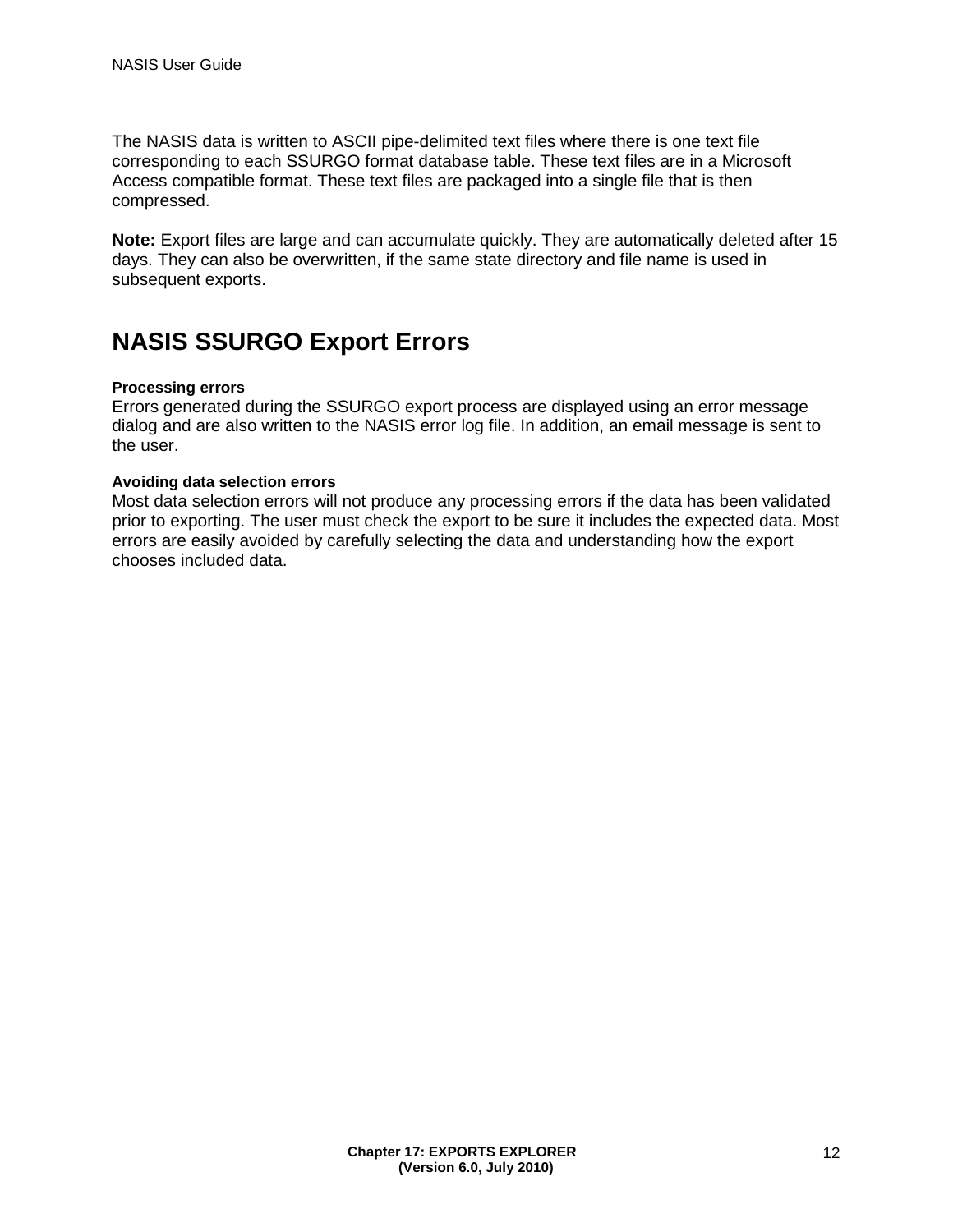# **Distribution Metadata**

A completed export produces distribution metadata that is stored in the same named table. The parent table is *Distribution Metadata* and describes the criteria used to export the data. Children of this table include *the Distribution Text Metadata* table, the *Distribution Legend Metadata* table that describes the soil survey areas exported and the *Distribution Interp Metadata* table that describes the interpretations generated for and included with an export.

The *Distribution Legend Metadata* table has one child table, the *Distribution Mapunit Metadata*  table that describes the exported map units. The exported components are described in the *Distribution Component Metadata* table that is a child of the *Distribution Mapunit Metadata* table.



In the course of working on a soil survey, the data can be exported and viewed at different points. The exports created at different points are analogous to "snapshots" of the same view taken on different days, if the same selection criteria are used. The distribution metadata tables allow for the identification of the selection criteria used for previous exports. By loading the same data and selecting the same criteria as used in a previous export, a new snapshot of the same view can be obtained.

### **Loading distribution metadata**

The export process and data can best be understood by viewing the results of a previous export. From the distribution metadata tables, the selection choices can be seen that were used for export and the type of NASIS data exported. Choose the National Query named "*Distribution Metadata by area symbol***"**.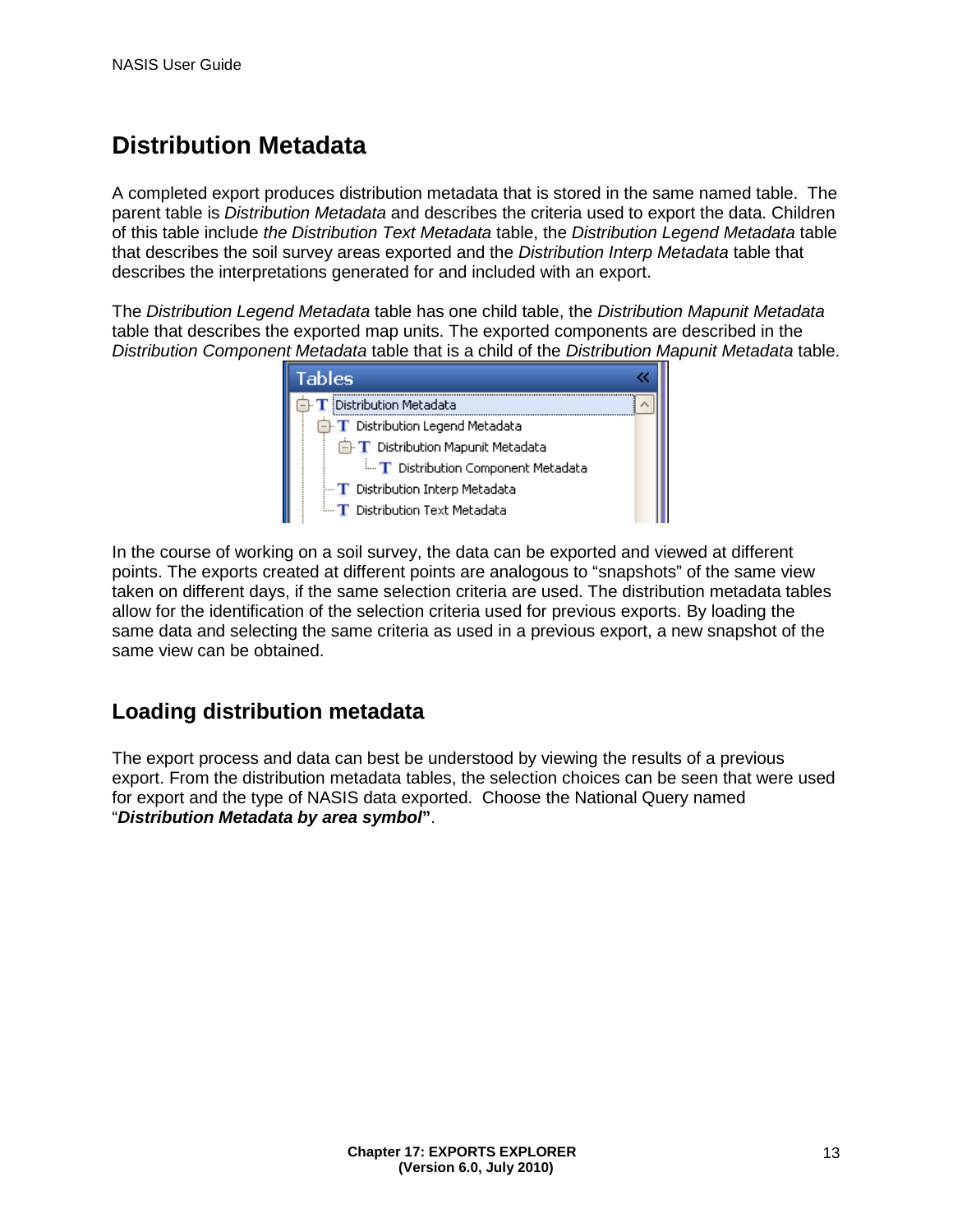| Queries                                  | ≪                                                                 |  | Legend | т<br>Mapunit | Т<br>Data Mapunit         | т<br>Component                  | x | Finnell, Paul R. 2009-1 |          |
|------------------------------------------|-------------------------------------------------------------------|--|--------|--------------|---------------------------|---------------------------------|---|-------------------------|----------|
| View Ready to Use Only                   |                                                                   |  |        |              |                           | Area                            |   |                         |          |
| View Checked Out Only                    |                                                                   |  |        |              | Area Type NASIS Site Name | Area Type Name                  |   | Area Symbol             | An       |
|                                          |                                                                   |  | Œ      | NSSC Pangaea |                           | Non-MLRA Soil Survey Area KS169 |   |                         | Saline ( |
| <b>BD</b> Favorites                      |                                                                   |  |        |              |                           |                                 |   |                         |          |
| Area/Lmapunit/Mapunit/Datamapunit by Are |                                                                   |  |        |              |                           |                                 |   |                         |          |
| Area/Lmapunit/Mapunit/Datamapunit by Ma  |                                                                   |  |        |              |                           |                                 |   |                         |          |
| Area/Lmapunit/Mapunit/DMU for mapunits b |                                                                   |  |        |              |                           |                                 |   |                         |          |
| Component by COKEY                       |                                                                   |  |        |              |                           |                                 |   |                         |          |
| Distribution Metadata by area symbol     |                                                                   |  |        |              |                           |                                 |   |                         |          |
| Project by                               |                                                                   |  |        |              |                           |                                 |   |                         |          |
| NSSC Pangaea                             | Selections for Running Query Distribution Metadata by area symbol |  |        |              |                           |                                 |   |                         |          |
| 由 MLRA01 Office                          |                                                                   |  |        |              |                           |                                 |   |                         |          |
| Target Tables:<br>由 MLRA02 Office        | Distribution Metadata                                             |  |        |              |                           |                                 |   | Run                     |          |
| 由 MLRA03 Office                          | Distribution Legend Metadata                                      |  |        |              |                           |                                 |   | Cancel                  |          |
| Area Symbol:<br>由 MLRA04 Office          | KS169                                                             |  |        |              |                           |                                 |   |                         |          |
| 由 MLRA05_Offic                           |                                                                   |  |        |              |                           |                                 |   | So Check<br>Out         |          |
| 由 MLRA06 Office                          |                                                                   |  |        |              |                           |                                 |   |                         |          |
| 由 MLRA07 Office                          |                                                                   |  |        |              |                           |                                 |   |                         |          |
| <b>ELEMBRADE Office</b>                  |                                                                   |  |        |              |                           |                                 |   |                         |          |

The Distribution Metadata table contains a record for each time that a NASIS format export has been run for the selected legends. The columns indicate whether the selected set or mapunit status was used to select data for export. Blank columns represent status selections not used by the export.

| 1510                                                                |                                                                           |                |               |                               | - A B G ING 产品与商务国中消费单位与储藏国家 2010                       |                |                                                                                                            |                  |                  |                     |             |                                                            |    |
|---------------------------------------------------------------------|---------------------------------------------------------------------------|----------------|---------------|-------------------------------|---------------------------------------------------------|----------------|------------------------------------------------------------------------------------------------------------|------------------|------------------|---------------------|-------------|------------------------------------------------------------|----|
| Tables                                                              |                                                                           |                |               |                               |                                                         |                | T Legend   T Mapunt   T Data Mapunt   T Congorant   X Fenel, Paul 1, 2009-11-051   T Distribution Metadata |                  |                  |                     |             |                                                            |    |
| G T Ste<br>m                                                        |                                                                           |                |               |                               |                                                         |                |                                                                                                            |                  |                  |                     |             |                                                            |    |
| 白T Pedon<br><b>II-T</b> Transact                                    | NASES Some Name                                                           |                |               | Email Address                 | <b>Extent Terrait</b>                                   |                | Diditional Request Sale ve 1.1 Dentisates Severator Date:                                                  |                  |                  |                     |             | DatchArm filatur                                           |    |
| T-T She Association                                                 | Finnell, Faul II.<br>just freelthis unto ner nergy<br>11/06/2009 10:53:01 |                |               |                               |                                                         |                |                                                                                                            |                  |                  | 81 18 D.D 910       |             |                                                            |    |
| T Area Type                                                         |                                                                           |                |               |                               | DotyButton Legend Metadata   DatyButton Interp Metadata |                | Distribution Text Metadeca                                                                                 |                  |                  |                     |             |                                                            |    |
| T Dehrbution Metadata                                               |                                                                           |                |               |                               |                                                         |                |                                                                                                            |                  |                  |                     |             |                                                            |    |
| <b>El-T</b> Detribution Legend Metadata                             |                                                                           |                | Legend Rec ID |                               | <b>Jose Type Name</b>                                   | Area Syndial + |                                                                                                            | <b>Area Name</b> |                  | Legend Description  |             | Survey Status                                              |    |
| - 1 Debrouton Interp Metadata<br>- T Distribution Text Metadata     | ×                                                                         |                |               |                               | 10611 Non-M.RA Soil Survey Area 13169                   |                |                                                                                                            |                  |                  |                     |             | Saline County, Kansas, Detailed Soil Map Legend, published |    |
| T Ecological Site                                                   |                                                                           |                |               | Distribution Magazik Metadata |                                                         |                |                                                                                                            |                  |                  |                     |             |                                                            |    |
| iii T Georgephic Feature Type                                       |                                                                           |                |               |                               |                                                         |                |                                                                                                            |                  |                  |                     |             |                                                            |    |
| Ti-T Local Plant                                                    |                                                                           |                |               | Legend Rec ID                 | Majorit Rec ID                                          |                | Maparat Synthol =                                                                                          |                  | Subar #          | <b>Magazik Name</b> |             | Correlated To Mi                                           |    |
| T Miestone Type<br>II-T NASIS See                                   |                                                                           |                | 串             |                               | 10611                                                   | 1382182 17x8ti |                                                                                                            |                  | cavalated        |                     |             |                                                            |    |
| T NASTS User                                                        |                                                                           | $\theta$       | E.            |                               | 10611                                                   |                | 1382193 Uvd8k                                                                                              |                  | cavalaked        |                     |             |                                                            |    |
| T Other Vegetative Classification                                   |                                                                           |                |               |                               | Distribution Component Metadata                         |                |                                                                                                            |                  |                  |                     |             |                                                            |    |
| <b>D. T. Hard</b>                                                   |                                                                           |                |               |                               |                                                         |                |                                                                                                            |                  |                  |                     |             |                                                            |    |
| T Project Data Type                                                 |                                                                           |                |               |                               | Eata Mapund Rec III                                     |                | Companent Rec ID                                                                                           |                  | Component Name 4 |                     | Local Phase | Lowe                                                       |    |
| T Technical Soli Service Type<br>T LSFS Ecological Classification T |                                                                           |                |               |                               |                                                         | 68728          |                                                                                                            | 1509755 Aquilis  |                  |                     |             | Đ.                                                         |    |
| II-T LtiPs Interpretation Category                                  |                                                                           |                |               |                               |                                                         | 68728          |                                                                                                            | 137004 McCook    |                  |                     |             |                                                            |    |
| T LISPS Interpretation Restriction                                  |                                                                           |                |               | $\left  \in \right $          | ×                                                       |                |                                                                                                            |                  |                  |                     |             | Em I                                                       |    |
|                                                                     |                                                                           |                | u,            |                               | 19611                                                   | 1382184 15488  |                                                                                                            |                  | <b>Excellent</b> |                     |             |                                                            |    |
| O Question                                                          |                                                                           |                |               |                               | 10611                                                   |                | 1302185 Unddex                                                                                             |                  | cavalated        |                     |             |                                                            |    |
| T Tables                                                            |                                                                           |                | 佃             |                               | 10611                                                   |                | 1382186 theby                                                                                              |                  | canadated        |                     |             |                                                            |    |
| <b>K</b> Reports                                                    |                                                                           | 4.             |               |                               | 10611                                                   |                | <b>ENDING INSIDE</b>                                                                                       |                  | mendatack        |                     |             |                                                            | 51 |
| <b>Interpretations</b>                                              |                                                                           | $\overline{a}$ |               |                               |                                                         |                |                                                                                                            |                  |                  |                     |             |                                                            |    |
|                                                                     | 8.5.                                                                      |                |               |                               |                                                         |                |                                                                                                            |                  |                  |                     |             |                                                            |    |

The NASIS export function writes data to these tables as the export progresses. When an export is run in NASIS the Distribution Status, in the *Distribution Metadata* table, may be "in progress", "successful", "partially successful", or "not successful". Partial success can occur if the user specifies a selected set but one or more entities in the selected set data was not available at the time of the download (for example, if a component or mapunit was deleted).

|  | Legend | Mapunit          | Data Mapunit<br>Component        |               | Finnell, Paul R. 2009-11-05 1 | Distribution Metadata        |                     |
|--|--------|------------------|----------------------------------|---------------|-------------------------------|------------------------------|---------------------|
|  |        |                  |                                  |               |                               |                              |                     |
|  |        | NASIS User Name  | E-mail Address                   | Export Target | Distribution Request Date ↓   | Distribution Generation Date | Distribution Status |
|  | le     | Finnell, Paul R. | paul.finnell@lin.usda.gov ssurgo |               | 11/05/2009 10:58:01           | 11/05/2009 11:04:07          | successful          |
|  |        |                  |                                  |               |                               |                              |                     |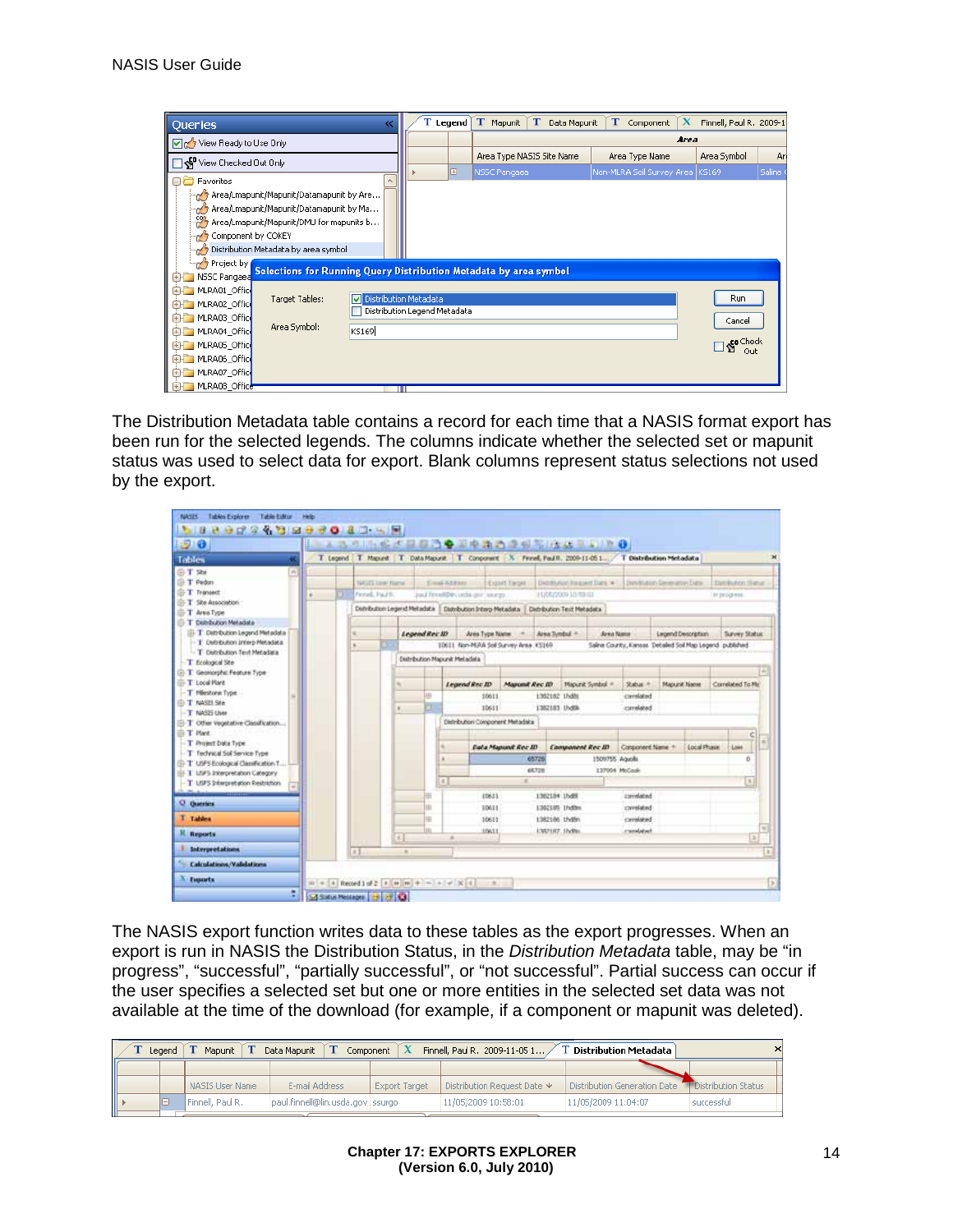Scroll through the set and consider how this information can be used for successive exports of the same data. The distribution metadata table in the screen indicates that "selected set" was used to select mapunits for export.

|    | Finnell, Paul R. 2009-11-05 1<br><b>T</b> Distribution Metadata<br>Mapunit<br>Data Mapunit<br>Component<br>Leaend |    |                            |                                    |                                 |                                   |           |  |
|----|-------------------------------------------------------------------------------------------------------------------|----|----------------------------|------------------------------------|---------------------------------|-----------------------------------|-----------|--|
|    |                                                                                                                   |    |                            |                                    |                                 |                                   |           |  |
|    |                                                                                                                   |    | Mapunit Selection Criteria | Mapunit Status Provisional Boolean | Mapunit Status Approved Boolean | Mapunit Status Correlated Boolean | Mapunit 9 |  |
| II |                                                                                                                   | IΘ | l selected set             |                                    |                                 |                                   |           |  |
|    |                                                                                                                   |    |                            |                                    |                                 |                                   |           |  |

Using selection criteria to choose mapunits, data mapunits and components rather than using the "selected set" makes it easier to create a new export (snapshot) based on the same criteria. When "selected set" is used, the user must check the distribution metadata child tables to identify the mapunits and components exported.

1. Click the **plus sign** to open the child table to view other criteria and identify data selected.

| Distribution Legend Metadata<br>Distribution Interp Metadata<br>Distribution Text Metadata |    |               |           |                                                          |               |                    |                             |              |
|--------------------------------------------------------------------------------------------|----|---------------|-----------|----------------------------------------------------------|---------------|--------------------|-----------------------------|--------------|
|                                                                                            |    |               |           |                                                          |               |                    |                             |              |
| ⊪×                                                                                         |    | Area Symbol ^ | Area Name | Legend Description                                       | Survey Status | Correlation Date ^ | Legend Certification Status | Geographic   |
|                                                                                            | le | KS169         |           | Saline County, Kansas Detailed Soil Map Legend published |               | 06/1989            | certified                   | current whel |

2. Click the **plus sign** to open the **Distribution Mapunit Metadata**.

| $\Box$ $\Box$ $\land$ $\Box$ $\Box$ |                         |   | Distribution Mapunit Metadata         |                                        |                                       |                              |                      |            |
|-------------------------------------|-------------------------|---|---------------------------------------|----------------------------------------|---------------------------------------|------------------------------|----------------------|------------|
|                                     |                         |   |                                       |                                        |                                       |                              |                      |            |
|                                     |                         |   | Mapunit Symbol ^<br>Status $\uparrow$ |                                        | Mapunit Name                          | Correlated To Mapunit Rec ID | Correlated To Mapuni |            |
|                                     | E<br>correlated<br>2177 |   |                                       | McCook silt loam, occasionally flooded |                                       |                              |                      |            |
|                                     |                         | E | 2179                                  | correlated                             | McCook soils, occasionally flooded    |                              |                      |            |
|                                     |                         | ⊕ | 2266                                  | correlated                             | Tobin silt loam, occasionally flooded |                              |                      |            |
|                                     |                         | E | 2310                                  | correlated                             | Bridgeport silt loam, rarely flooded  |                              |                      |            |
|                                     |                         | Œ | 2347                                  | correlated                             | McCook silt loam, rarely flooded      |                              |                      | $\equiv$ 1 |
|                                     | Ŧ<br>correlated<br>2366 |   |                                       | New Cambria silty clay, rarely flooded |                                       |                              |                      |            |
|                                     |                         |   | 2375                                  | correlated                             | Roxbury silt loam, rarely flooded     |                              |                      |            |

**Note:** The mapunit selection criteria specify the mapunits for the export.

### 3. Choose the **Distribution Interp Metadata** tab.

|  |    | Distribution Interp Metadata<br>Distribution Legend Metadata | Distribution Text Metadata |                   |                                        |  |
|--|----|--------------------------------------------------------------|----------------------------|-------------------|----------------------------------------|--|
|  |    |                                                              |                            |                   |                                        |  |
|  | Ru | Rule Name<br>个                                               | <b>Description</b>         | Ready to use?     | Most Recent Rule Component When Last U |  |
|  |    | 21013 DHS - Catastrophic Mortality, Large Animal Di          | Summary:                   | ◡                 | 03/26/2009 16:37:09                    |  |
|  |    | 21014 DHS - Catastrophic Mortality, Large Animal Di          | Summary:                   |                   | 03/26/2009 16:37:09                    |  |
|  |    | 20799 DHS - Potential for Radioactive Bioaccumulation        | DHS - Hazard of Rad        | $\overline{\vee}$ | 01/05/2007 09:49:00                    |  |
|  |    | 20791 DHS - Potential for Radioactive Sequestration          | DHS - Potential for R      | ✓                 | 09/08/2008 16:11:55                    |  |
|  |    | 20309 DHS - Rubble and Debris Disposal, Large-Scal           | Summary:                   |                   | 03/26/2009 16:37:09                    |  |
|  |    | 20468 DHS - Site for Composting Facility - Subsurface        | Site for Composting F      |                   | 03/26/2009 16:36:32                    |  |

**Note:** Interpretations are generated and the results stored if at least one interpretation is selected. The names of all interpretations used in the export are listed in the *Distribution Interp Metadata* table. Initially, the **Most Recent Rule Component When Last Updated**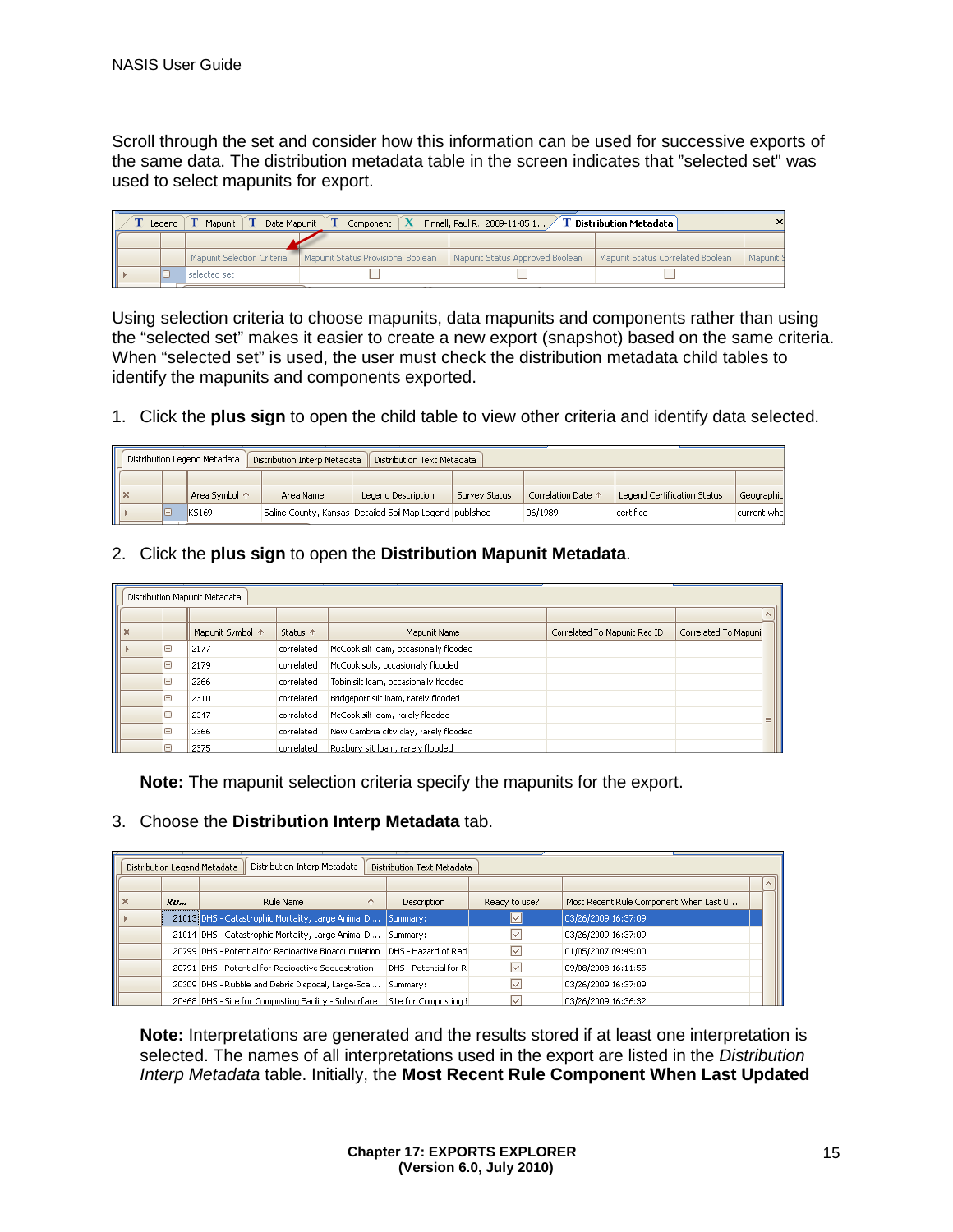column is the most recent value for all entities (rules, evaluations, properties) making up the interpretation.

### **Run a Previously Defined Export**

Distribution Metadata is retained in the local database after the export is executed. The Distribution Metadata is presented in the Export Explorer panel as an export. If the local Database is cleared, then the Distribution Metadata must be queried from the National Database to re-populate the Local Database. It is the Distribution Metadata that allows the user to run a previously defined export.

#### *Loading distribution metadata*

Choose the National Query named "*Distribution Metadata by area symbol*" and "Run Query Against National Database".

| $\mid \hspace{-.05cm} \text{\rm  }\hspace{-.04cm} \text{\rm  }\hspace{-.04cm} \text{\rm  } \text{\rm  } \text{\rm  } \text{\rm  } \text{\rm  } \text{\rm  } \text{\rm  } \text{\rm  } \text{\rm  } \text{\rm  } \text{\rm  } \text{\rm  } \text{\rm  } \text{\rm  } \text{\rm  } \text{\rm  } \text{\rm  } \text{\rm  } \text{\rm  } \text{\rm  } \text{\rm  } \text{\rm  } \text{\rm  } \text{\rm  } \text{\rm  } \text{\rm  } \text{\rm  } \text{\rm  } \text{\rm  } \text{\rm  } \$ |                                                            | $: \textbf{Q} \triangleleft \textbf{Q} \oplus \textbf{Q} \oplus \textbf{Q} \oplus \textbf{Q} \otimes \textbf{Q} \oplus \textbf{Q} \oplus \textbf{Q} \oplus \textbf{Q} \oplus \textbf{Q} \oplus \textbf{Q} \oplus \textbf{Q} \oplus \textbf{Q} \oplus \textbf{Q} \oplus \textbf{Q} \oplus \textbf{Q} \oplus \textbf{Q} \oplus \textbf{Q} \oplus \textbf{Q} \oplus \textbf{Q} \oplus \textbf{Q} \oplus \textbf{Q} \oplus \textbf{Q} \oplus \textbf{Q} \oplus \textbf$ |
|----------------------------------------------------------------------------------------------------------------------------------------------------------------------------------------------------------------------------------------------------------------------------------------------------------------------------------------------------------------------------------------------------------------------------------------------------------------------------------------|------------------------------------------------------------|---------------------------------------------------------------------------------------------------------------------------------------------------------------------------------------------------------------------------------------------------------------------------------------------------------------------------------------------------------------------------------------------------------------------------------------------------------------------|
| <b>Queries</b>                                                                                                                                                                                                                                                                                                                                                                                                                                                                         | Q Distribution Metadata by area    Local Database<br>$\ll$ |                                                                                                                                                                                                                                                                                                                                                                                                                                                                     |
| View Ready to Use Only                                                                                                                                                                                                                                                                                                                                                                                                                                                                 | General<br><b>I</b> ext<br>Query                           |                                                                                                                                                                                                                                                                                                                                                                                                                                                                     |
| View Checked Out Only                                                                                                                                                                                                                                                                                                                                                                                                                                                                  | Seq:                                                       |                                                                                                                                                                                                                                                                                                                                                                                                                                                                     |
| Copy of Sites by User Site ID<br>Distribution Metadata by area symbol                                                                                                                                                                                                                                                                                                                                                                                                                  | Query Name:                                                | Distribution Metadata by area symbol                                                                                                                                                                                                                                                                                                                                                                                                                                |
| <b>DM</b><br>Selections for Running Query Distribution Metadata by area symbol<br>O DM<br>O DMI<br>Distribution Metadata<br>Target Tables:<br><b>Property</b> Eco<br>Area Symbol:<br>n Eva<br>KS155<br><b>DO Exa</b><br><b>O</b> Hon<br>of Hor<br><b>7 Mar</b><br>Mapunit by National Map Symbor                                                                                                                                                                                       |                                                            | ata for a survey area you sped<br>data to load all legends for all a<br>ea you specify, or set target t<br>only the legends for the area y<br>Run<br>Cancel                                                                                                                                                                                                                                                                                                         |
| Mational NOTCOM Map Unit                                                                                                                                                                                                                                                                                                                                                                                                                                                               |                                                            |                                                                                                                                                                                                                                                                                                                                                                                                                                                                     |

This will load all previous exports for the given survey area. Accept the results of the query.

| Ő               | Distribution Metadata by area<br><b>Local Database</b>                                                                                                                                  |                                                       | $\boldsymbol{\times}$                                                                                                                                                                                                                                                                                                                                                                                                                                                        |
|-----------------|-----------------------------------------------------------------------------------------------------------------------------------------------------------------------------------------|-------------------------------------------------------|------------------------------------------------------------------------------------------------------------------------------------------------------------------------------------------------------------------------------------------------------------------------------------------------------------------------------------------------------------------------------------------------------------------------------------------------------------------------------|
|                 | Run queries against the national<br>database to select more data.                                                                                                                       | Cancel<br>Accept                                      | Clear Local Database                                                                                                                                                                                                                                                                                                                                                                                                                                                         |
| Legend          | Data Mapunit<br>Site<br>Mapunit<br>Pedon                                                                                                                                                | Distribution Metadata<br>Site Association<br>Transect | Do[4]<br><b>System</b>                                                                                                                                                                                                                                                                                                                                                                                                                                                       |
| Location        | <b>NASIS User Name</b>                                                                                                                                                                  | <b>Distribution Generation Date</b>                   | $\hat{\phantom{1}}$<br>Distribution Stl                                                                                                                                                                                                                                                                                                                                                                                                                                      |
| ▶ Local         | Wehmueller, Bill                                                                                                                                                                        | 04/22/2010 09:49:35                                   | not successful                                                                                                                                                                                                                                                                                                                                                                                                                                                               |
| Local           | Wehmueller, Bill                                                                                                                                                                        | 04/22/2010 09:38:25                                   | not successful                                                                                                                                                                                                                                                                                                                                                                                                                                                               |
| Local           | Wehmueller, Bill                                                                                                                                                                        | 04/21/2010 16:34:49                                   | successful                                                                                                                                                                                                                                                                                                                                                                                                                                                                   |
| Local           | Anderson, Joe                                                                                                                                                                           | 02/25/2010 07:55:11                                   | successful                                                                                                                                                                                                                                                                                                                                                                                                                                                                   |
| Local           | Wehmueller, Bill                                                                                                                                                                        | 12/28/2009 06:20:03                                   | successful                                                                                                                                                                                                                                                                                                                                                                                                                                                                   |
| Local           | Wehmueller, Bill                                                                                                                                                                        | 12/22/2009 14:02:30                                   | successful<br>$\equiv$                                                                                                                                                                                                                                                                                                                                                                                                                                                       |
| Status Messages | litre bearing the control                                                                                                                                                               | <b>CONCIDENTIAL</b>                                   | $\frac{1}{2} \left( \frac{1}{2} \left( \frac{1}{2} \right) \left( \frac{1}{2} \right) \left( \frac{1}{2} \right) \left( \frac{1}{2} \right) \left( \frac{1}{2} \right) \left( \frac{1}{2} \right) \left( \frac{1}{2} \right) \left( \frac{1}{2} \right) \left( \frac{1}{2} \right) \left( \frac{1}{2} \right) \left( \frac{1}{2} \right) \left( \frac{1}{2} \right) \left( \frac{1}{2} \right) \left( \frac{1}{2} \right) \left( \frac{1}{2} \right) \left( \frac{1}{$<br>÷× |
|                 | Preparing query "Distribution Metadata by area symbol"<br>Running national query for target table "Distribution Metadata"<br>Number of data objects found:<br>Distribution Metadata: 42 |                                                       | H                                                                                                                                                                                                                                                                                                                                                                                                                                                                            |